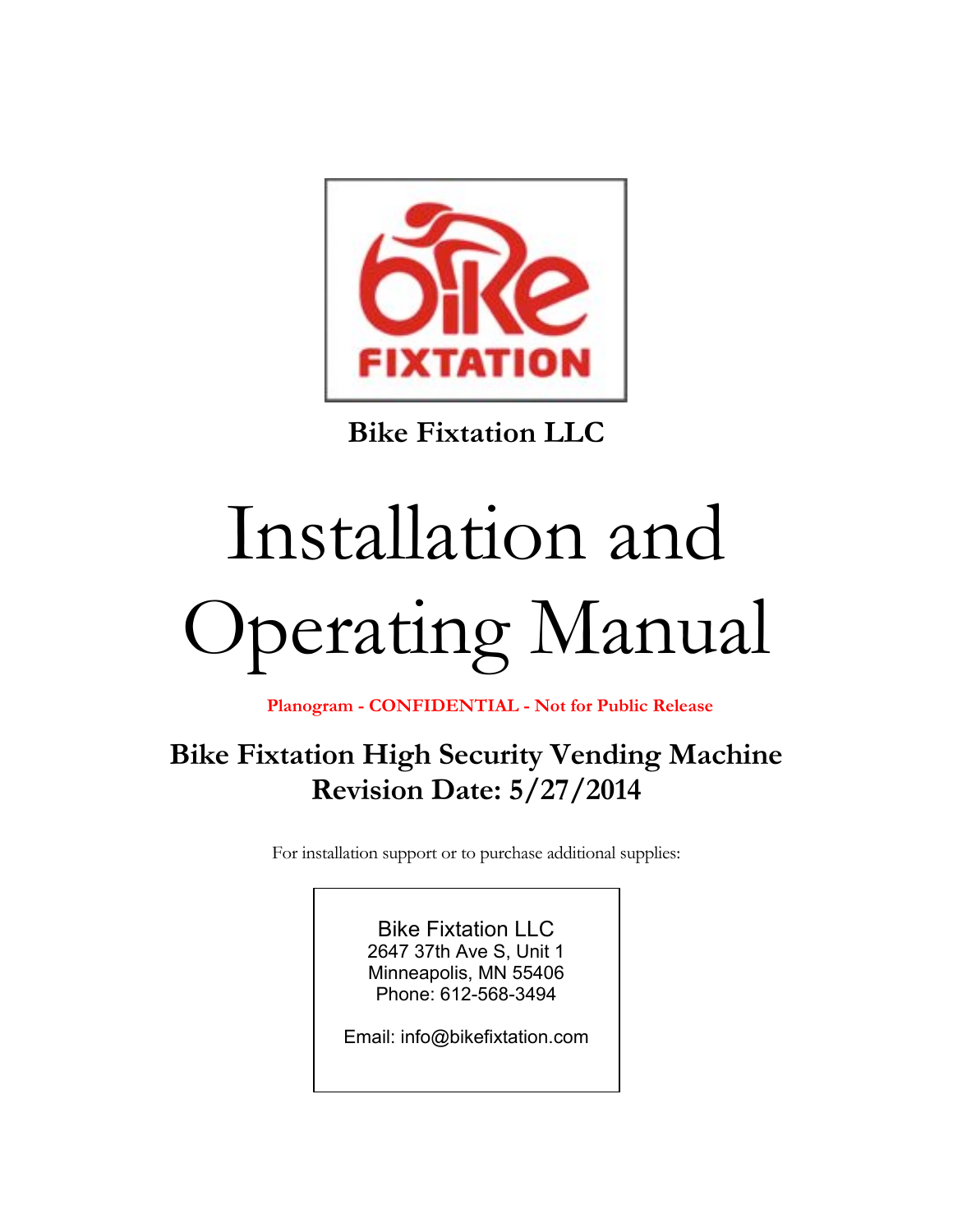# **Table of Contents**

| Physical Installation - High Security Vending Machine  1   |  |
|------------------------------------------------------------|--|
| Physical Installation - High Security Vending Machine HD 5 |  |
|                                                            |  |
|                                                            |  |
|                                                            |  |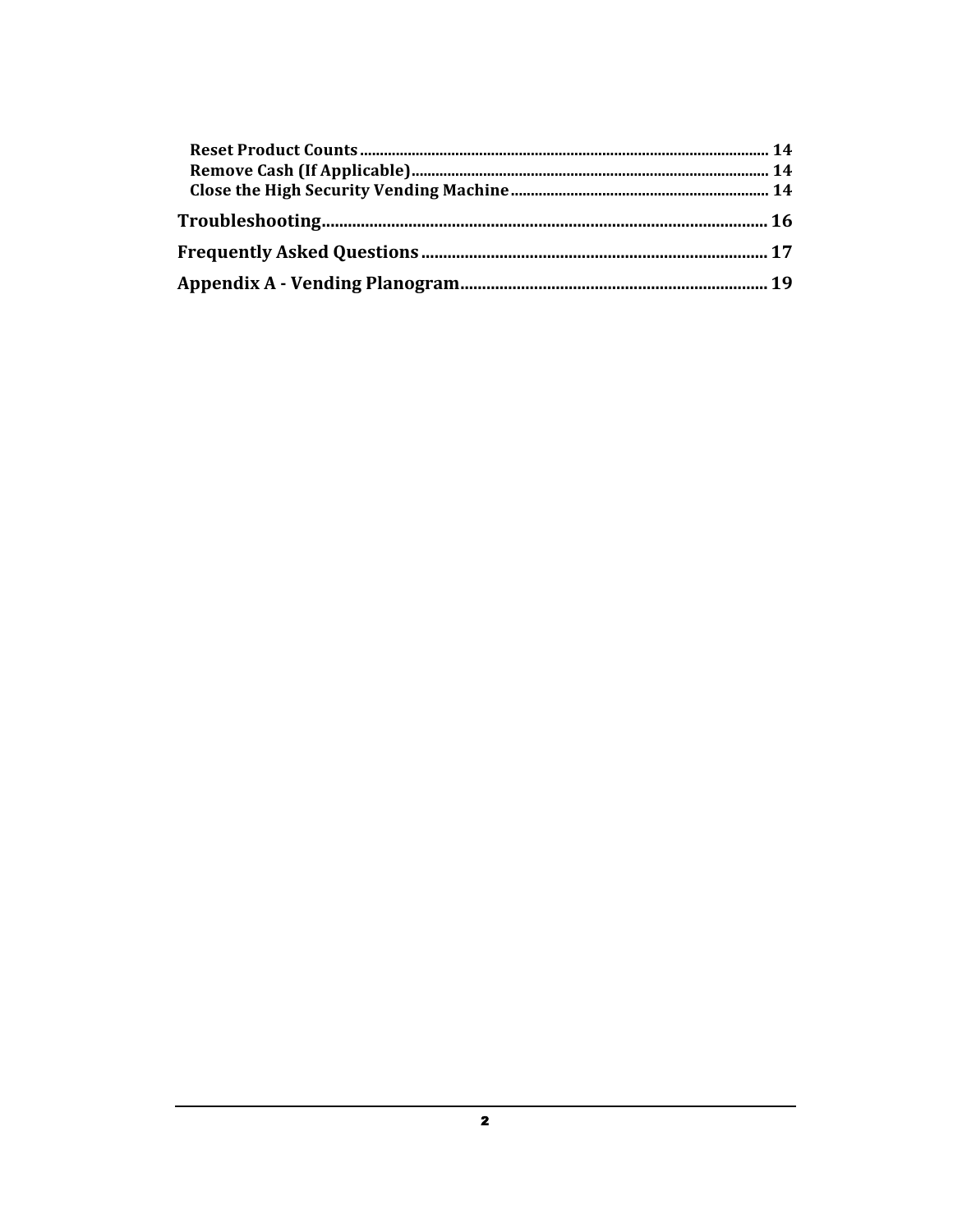

# **Introduction**

Thank you for purchasing a Bike Fixtation High Security Vending Machine!

This guide covers the following Bike Fixtation products:

- High Security Vending Machine
- High Security Vending Machine HD

This document will walk you through the technology behind the vending machines, the process of physically installing both types of vending machine (in chapters 3 and 4), initial configuration of the vending machine settings, filling your vending machine with products, how to work with the online reporting interface, general use, troubleshooting, and maintenance.

Both type sof High Security Vending Machine include an excellent operating manual from our contract manufacturer. This guide will not attempt to duplicate that manual, but will address items specific to installation and setup recommendations not included in the factory-supplied operating manual.



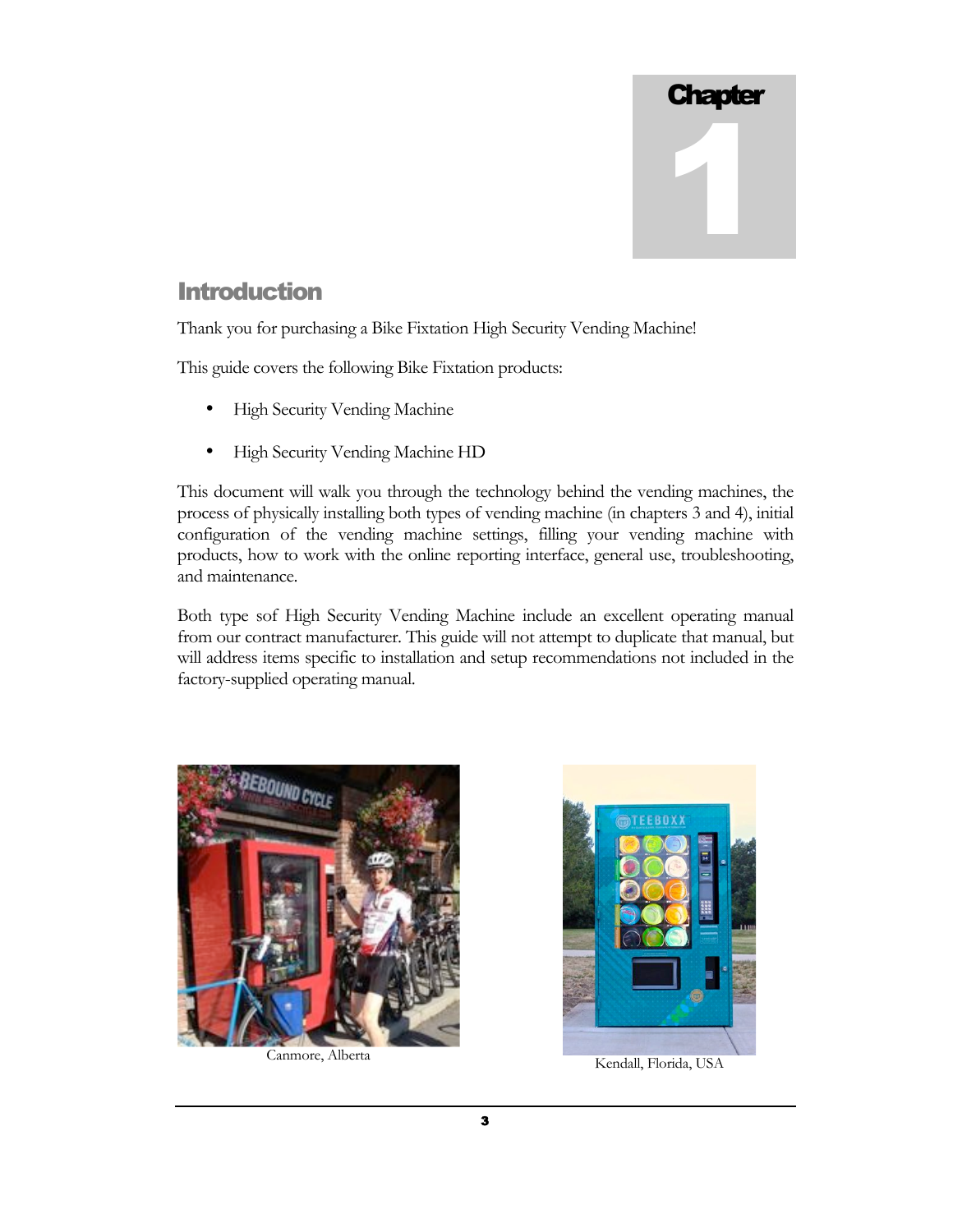

San Ramon, California, USA

Melbourne, Australia



Brooklyn, New York, USA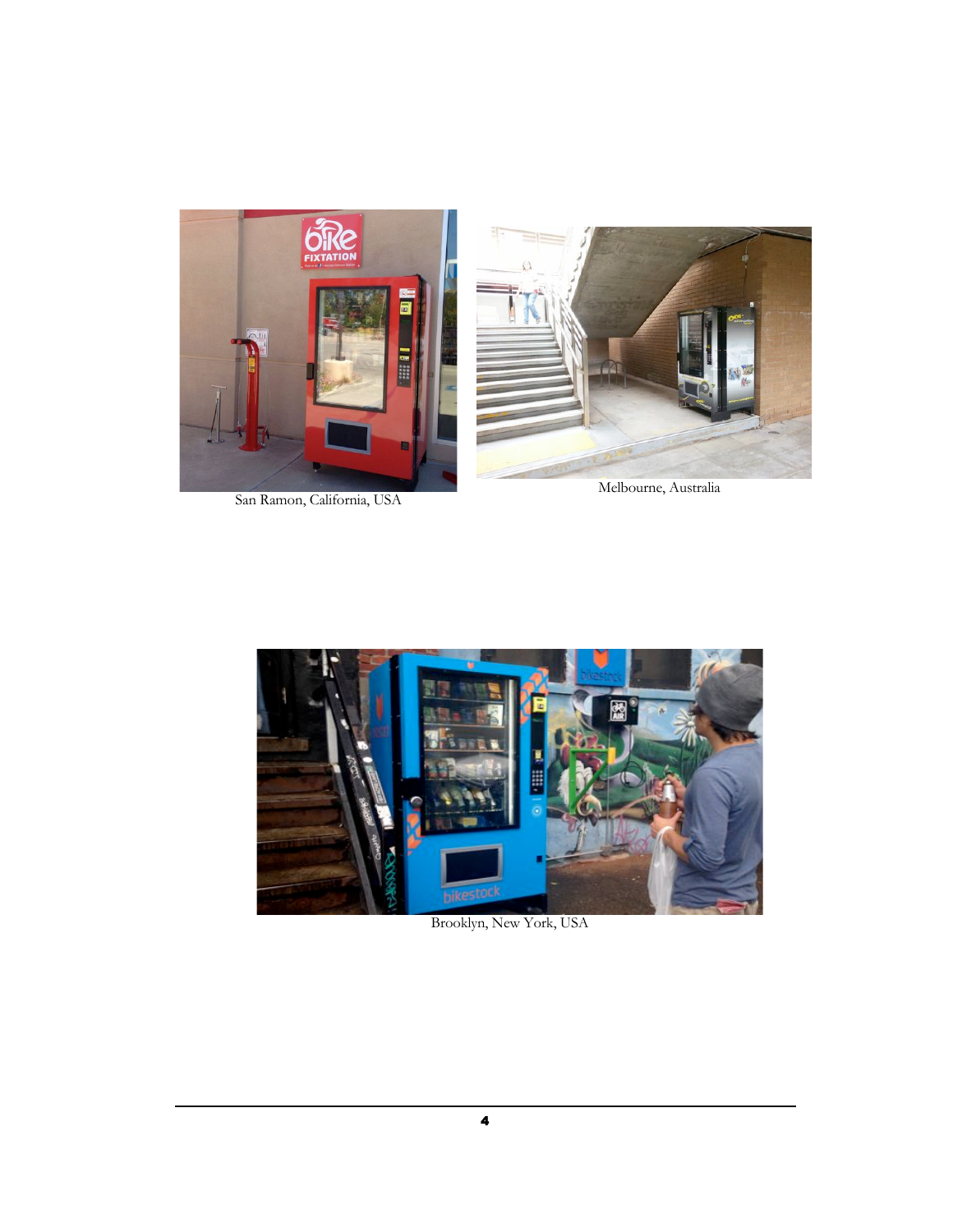

# Components & Technologies

As noted previously, two types of Bike Fixtation vending machines are covered in this document:

- Bike Fixtation High Security Vending Machine
	- o Includes a ruggedized vending machine that bolts to the ground.
	- o Physical installation of this model is covered in Chapter 4.
- Bike Fixtation High Security Vending Machine HD
	- o Includes a vending machine security cabinet that bolts to the ground, and a vending machine that is housed inside the security cabinet.
	- o Physical installation of this model is covered in Chapter 5.

Both High Security Vending Machines share underlying design and technology including the following:

# Product Sensor Array

A product sensor array is located above the bin that vended products fall into. When a customer pays and then selects a product, the product helix (also known as a coil) spins slowly until the product falls and crosses the sensor array. If the product does not pass the sensors, the vending machine knows it, and the user receives a refund. Pretty slick!

# Triple Pane Product Window

The product window consists of two layers of glass and an outer layer made of polycarbonate. This outer layer is highly impact resistant; this is the same material used in helicopter windshields. If a vandal tries to smash the glass with a sledgehammer or other heavy object, the outer polycarbonate layer will flex but should not contact and shatter the inner glass. This makes the High Security Vending Machines the most resilient and vandal resistant glass-front vending machines available.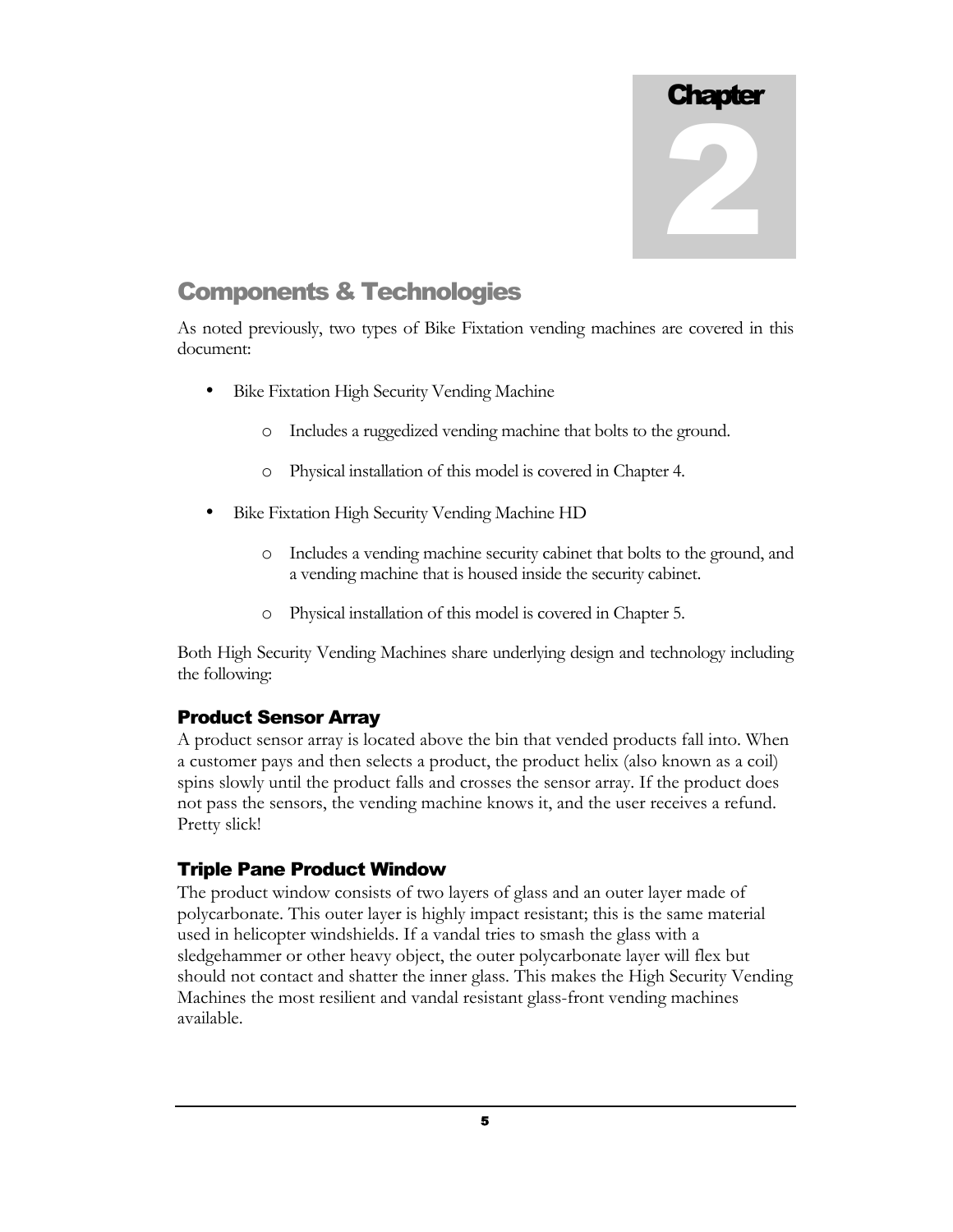## Dual Locking Mechanisms

Both vending machines include dual locking mechanisms.

On the High Security Vending Machine, there is an internal lock and a hasp lock that covers it. We recommend getting a Master brand puck lock (Google it) to secure the outer hasp lock.

On the High Security Vending Machine HD, the vending machine has a lock as well, but the whole machine is housed within a security cabinet that is also locked from the outside.

## Credit Card Processing & Remote Monitoring

Finally, both types of vending machines use the same credit card processing system provided by InOne Technology. The credit card swipe box mounted on the front of the machine interfaces with a inside the vending machine called a telemetry unit. This combination allows for credit card payments, and the ability to remotely monitor product sales. This way, you do not have to visit the vending machine in order to know how much to bring with you to fill it. You can just look online!

| $\equiv$                                   |                        | Dashboard                                                                                 |              | <b>Contract installation Processi</b> |                 | and the purpose in the first province |             |         |                          |                                 | <b>All Sellings</b> |                                                  |      |  |  |  |
|--------------------------------------------|------------------------|-------------------------------------------------------------------------------------------|--------------|---------------------------------------|-----------------|---------------------------------------|-------------|---------|--------------------------|---------------------------------|---------------------|--------------------------------------------------|------|--|--|--|
| <b>Home</b>                                |                        | Your machine data was last updated on 3/26/2014 11:40 AM, CScS here to update it now.     |              |                                       |                 |                                       |             |         |                          |                                 |                     |                                                  |      |  |  |  |
| Route Schedules<br><b>Machines</b>         |                        | Machine Dashboard shows the current activity of the machine including sales levels,       |              |                                       |                 |                                       |             |         |                          |                                 |                     |                                                  |      |  |  |  |
| Alerta                                     |                        | collection levels, product levels and unresolved sierts."<br><b>Product Level Details</b> |              |                                       |                 |                                       |             | d9      | <b>Unresolved Alerts</b> |                                 |                     |                                                  |      |  |  |  |
| <b>Cash Accountability</b><br>Reports<br>٠ | <b>BIN ADJUSTMENTS</b> |                                                                                           |              |                                       |                 |                                       |             |         |                          |                                 |                     | This machine doesn't have any unresolved alerts. |      |  |  |  |
| <b>Administration</b><br>٠                 | <b>Bin</b>             | Product                                                                                   |              | Par On Hand                           | Rotall<br>Price | <b>DEX Price</b>                      | Vends Sales |         | <b>Unresolved Notes</b>  |                                 |                     |                                                  |      |  |  |  |
| Preferences                                | 11                     | 250038 - Sunite HL-L210                                                                   | s            |                                       | \$9.00          | \$9.00                                | ö           | \$0.00  |                          | <b>ADD NOTE</b>                 |                     |                                                  |      |  |  |  |
| Help                                       | 12                     | 250024 - AA Batteries                                                                     | з            | 2                                     | \$2.00          | \$2.00                                | ø           | \$0.00  |                          |                                 |                     | This machine doesn't have any unresolved notes.  |      |  |  |  |
| Logout                                     | 13                     | 250006 - 700x18/23C PV                                                                    | э            | 6.41                                  | \$6.00          | \$6.00                                | s           | \$18.00 |                          |                                 |                     |                                                  |      |  |  |  |
|                                            | 14                     | 250007 - 700x28/32C SV                                                                    | ×            | $\overline{a}$                        | \$6.00          | \$6.00                                | ö           | \$0.00  | Sales Level Details      |                                 |                     |                                                  |      |  |  |  |
|                                            | 15                     | 250008 - 700x28/32C PV                                                                    | 5            | ٠                                     | \$6.00          | \$6.00                                | q.          | \$6.00  |                          | Current                         |                     | <b>Last Service</b>                              |      |  |  |  |
|                                            | 17                     | 250010 - 700x35/43C PV 48                                                                 | и            | ٠                                     | \$6.00          | \$6.00                                | a           | \$0.00  |                          | Value                           | <b>Vend</b>         | Value                                            | Vend |  |  |  |
|                                            | 19                     | 250009 - 700x35/43C SV                                                                    | $\mathbf{3}$ | e                                     | \$6.00          | \$6.00                                | ä           | \$0.00  | Cash:                    | \$128.25                        | 103                 | \$192.00                                         | 135  |  |  |  |
|                                            | 20                     | 250037 - Sunite HL-L109                                                                   | ٠            | э                                     | \$18.00         | \$18.00                               | o           | \$0.00  | Cards:                   | \$27.75                         | 14                  | \$32.75                                          | 21   |  |  |  |
|                                            | 23                     | 250003 - 26x1.5/1.75 PV                                                                   | 6            | 4                                     | \$6.00          | \$6.00                                | ¢.          | \$0.00  | Tokens:                  | \$0.00                          | ۰                   | \$0.00                                           | o    |  |  |  |
|                                            | 24                     | 250002 - 26x1.5/1.75 SV                                                                   |              | ٠                                     | \$6.00          | \$6.00                                | ø           | \$0.00  | Free:                    | \$0.00                          | ō                   | \$0.00                                           | 0    |  |  |  |
|                                            | 25                     | 250005 - 26x1 9/2 125 PV                                                                  |              | s                                     | \$6.00          | \$6.00                                | ٠           | \$0.00  | Test:                    | \$0.00                          | ۰                   | \$0.00                                           | o    |  |  |  |
|                                            | 27                     | 250004 - 26x1.9/2.125.5V                                                                  | ñ            | ٠                                     | \$6.00          | \$6.00                                | ٠           | \$0.00  |                          |                                 |                     |                                                  |      |  |  |  |
|                                            | 29                     | 250001 - 20x1.75/2.125.8V                                                                 | z            | ż                                     | \$6.00          | \$6.00                                | a           | \$0.00  |                          | <b>Collection Level Details</b> |                     |                                                  |      |  |  |  |
|                                            | 30 <sub>1</sub>        | 250039 - Sunita TL-350                                                                    |              | ٠                                     | \$10.00         | \$10.00                               | s           | \$0.00  |                          | Current                         |                     | <b>Last Service</b>                              |      |  |  |  |
|                                            | 31                     | 250025 - AAA Batteries                                                                    | ٠            | а                                     | \$2.00          | \$2.00                                | õ           | \$0.00  | Stacker:                 | \$118.00                        |                     | \$182.00                                         |      |  |  |  |
|                                            |                        |                                                                                           |              |                                       |                 |                                       |             |         |                          |                                 |                     |                                                  |      |  |  |  |

InOne Vision remote monitoring web site.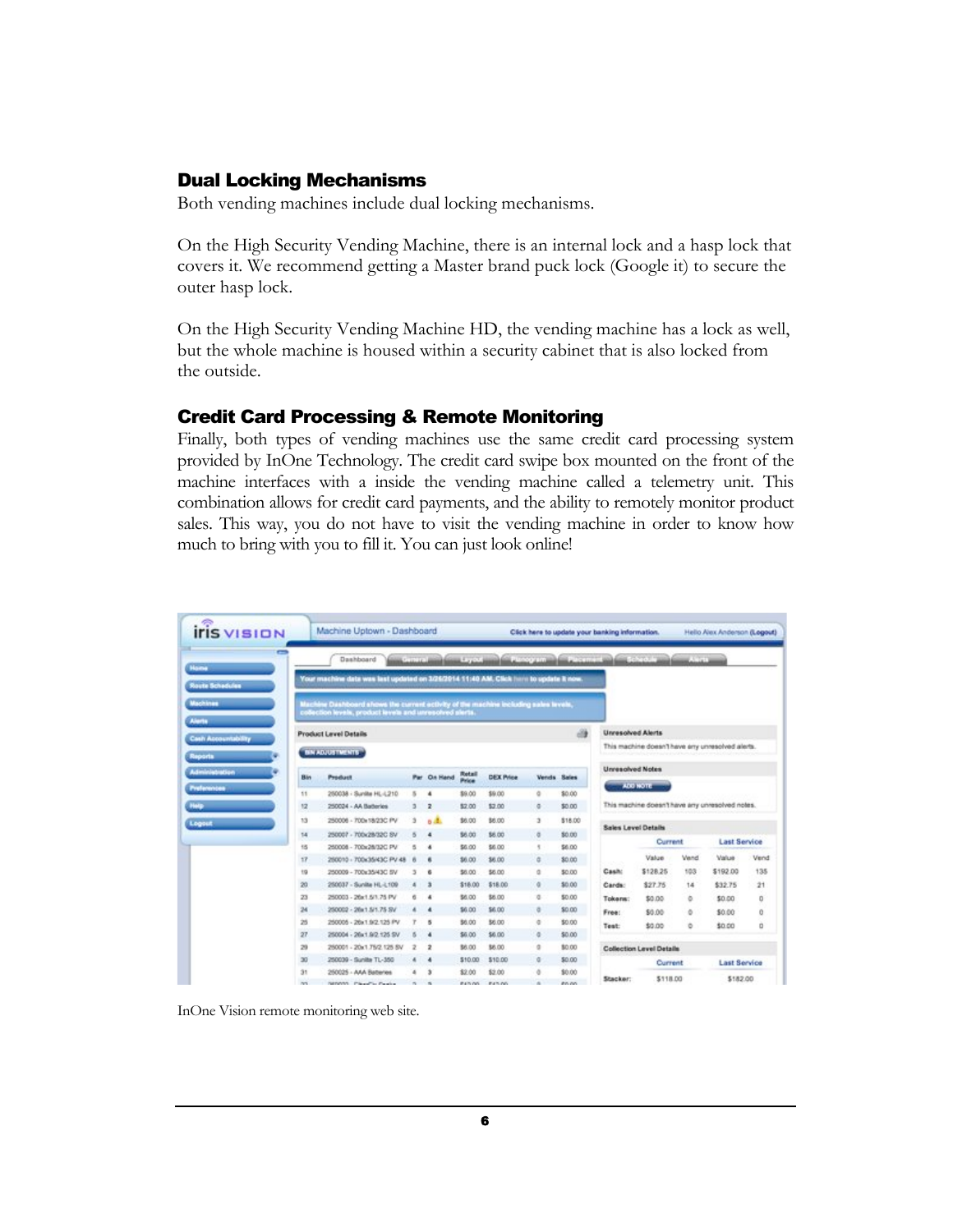

# Pre-Delivery Checklist

Before you take delivery of the vending machine, you will want to do the following so you are ready:

## InOne Technology Form – Fill Out and Fax/Email

It can take a few days for InOne Technology to set up your account to the online interface, so you will want to fill out the **InOne Technology Set Up Form.pdf** and fax or email to the contact listed on the bottom of the form.

To offset credit card transaction fees, we recommend using the Two tier pricing option on the form. Similar to an ATM machine service fee, credit card users will be charged an operator-determined service fee for using a credit card. The service fee of \$0.10 is recommended but can be preset in \$0.05 increments. This service must be set up and there is no fee for the service. If you choose to go this route, you will want to post a note on your vending machine noting the surcharge.

## Electrical Service

Either High Security Vending Machine model will need electrical service. We recommend placing a 15-amp, 120 volt Ground Fault Circuit Interrupter (GFCI) outlet behind where you plan to put the vending machine.

## Order Product to Fill the Machine

A number of products have been tested to ensure they vend properly from Bike Fixtation High Security Vending Machines. Bike Fixtation has a recommended product listing. However, you do not have to order product from us, and you are encouraged to experiment and find the best mix for your specific customers.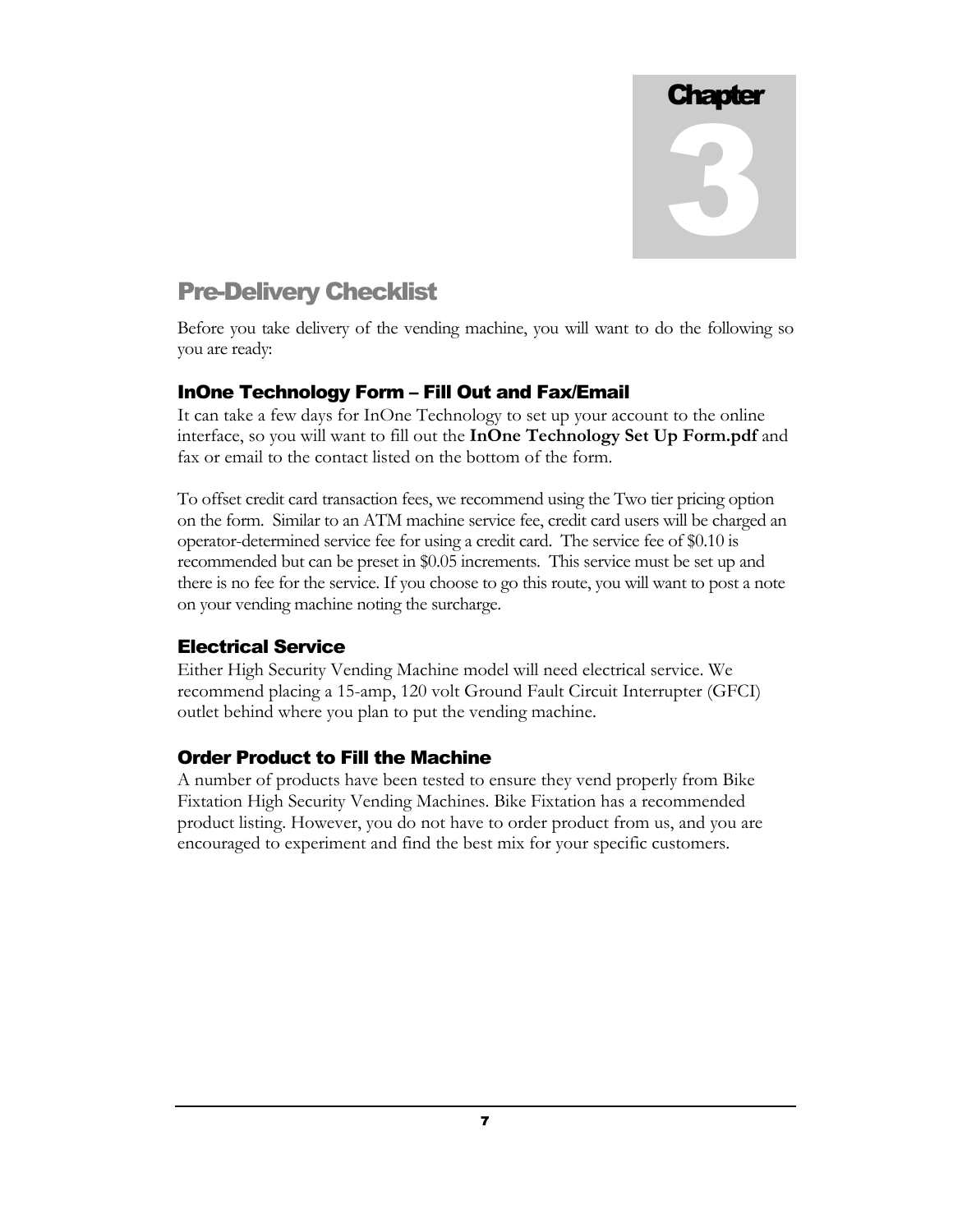

Physical Installation - High Security Vending Machine



The Bike Fixtation High Security Vending machine is delivered in one shipment. Factory packaging should be left intact until immediately before installation.

The vending machine weighs approximately 850 pounds and should be handled with a pallet jack or lift truck. The machine cannot be moved by hand. Attempting to do so could cause serious injury. The best way to move the vending machine is through the use of a pallet jack. It is definitely worth the expense to rent one for a day. The photo below shows the proper placement of the pallet jack.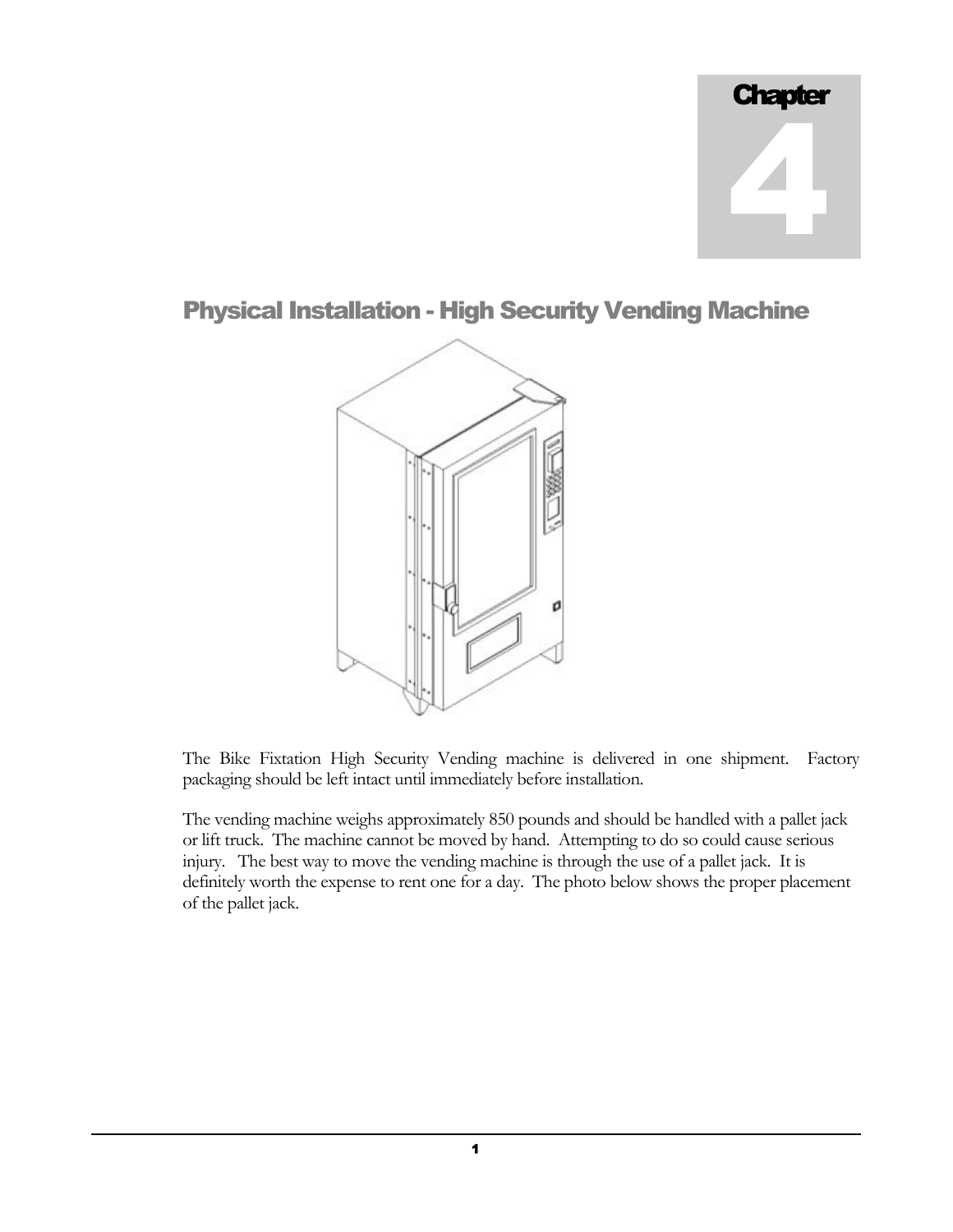

#### Placement

The first step in a successful Bike Fixtation installation is to determine the proper placement. The vending machine is designed to be positioned against a wall. The machine should be positioned where it can be easily seen and where as many individuals as possible walk in front of it. The Bike Fixtation is a new concept in the sale of bicycle supplies. You must educate your customers that the machine exists and contains a full range of bicycle repair products (see the **Vending Planogram** section).

## Concrete Pad

The Bike Fixtation High Security Vending Machine is designed to sit on a concrete pad with minimum dimensions of 45" x 45" and a minimum of 4" thick. The pad is required to ensure a secure mounting and anchoring platform for the machine. Approximately six inches of clearance should be left between the back of the machine and the wall. The space is required to ensure that the machine can have sufficient airflow through the perforated steel plate at the rear of the enclosure for cooling.

## Installation of Bolt-In Feet

- 1. Once the vending machine is positioned, level the machine using the adjustable feet.
- 2. Mark the bolt in feet locations with a marker or pencil, move machine out of the way. We recommend checking the hole locations after each new anchor is placed. Ensure the holes are at least 6" away from any cracks in the base material.
- 3. The drop in anchor is a female anchor designed for use in solid concrete only and can't be used in brick or block base material. The anchor size is designated by the inside diameter of the anchor. The Bike Fixtation High Security Vending Machine comes with 3/8"-16 anchors. The diameter of the hole to be drilled is the same size as the outside diameter of the anchor which is ½".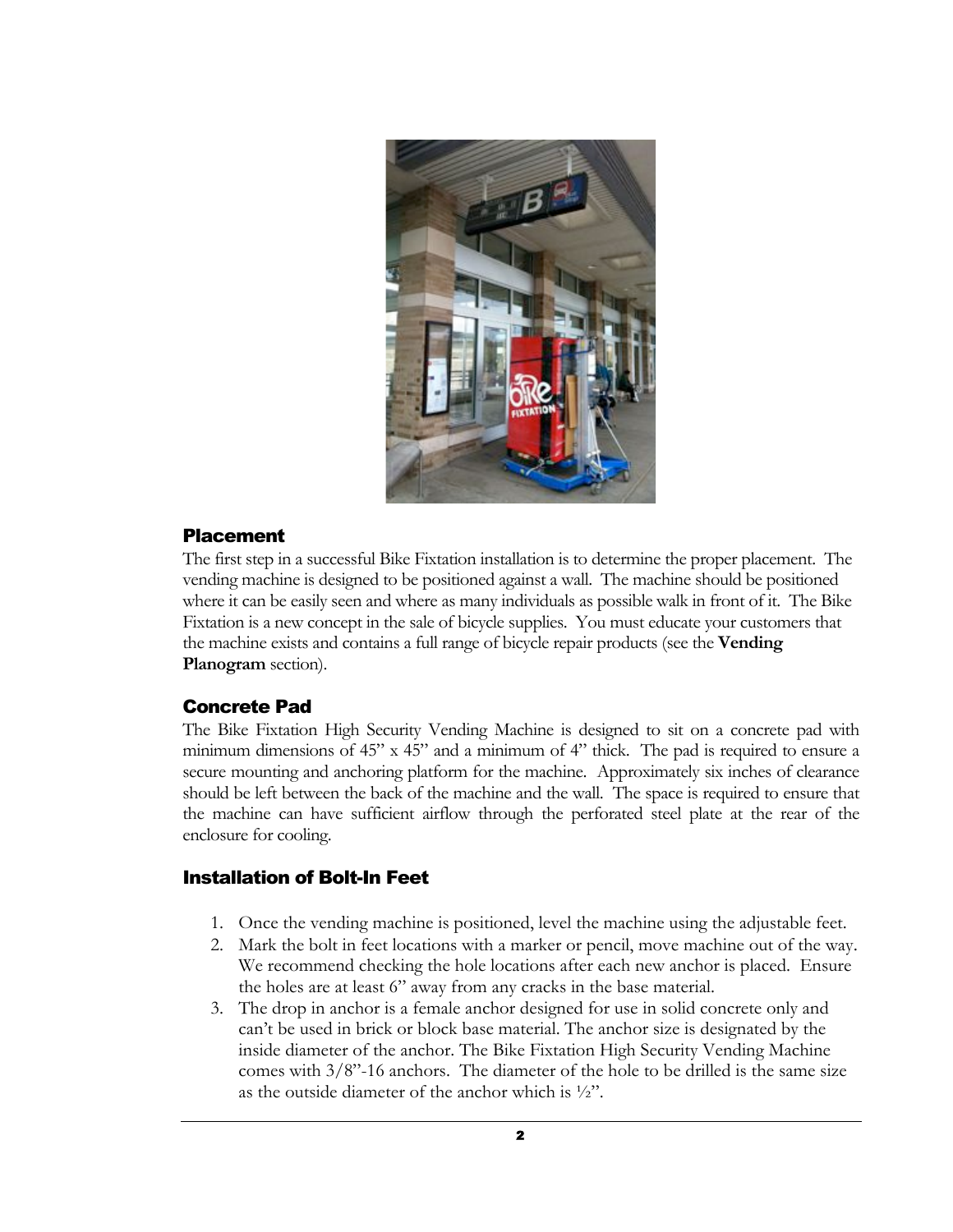

4. When fastening to solid concrete with a drop in anchor, a hole must be drilled into the base material. A hammer drill should be used as it will drill the best quality hole. Once the bit is chucked into the hammer drill, the depth of the hole to be drilled can easily be set by using the depth gauge on the drill or by wrapping the bit with tape at the required depth. We recommend a drill depth of 1-5/8" deep so that the anchor just sets down flush with the surface.



5. Before starting to drill the hole, it is important that eye and ear protection are used. Make sure the hammer drill is in the hammer mode and start drilling your hole. Continue drilling until the tape on the bit or the drill gauge meets the base materialthis means that the required depth has been reached.



6. Before proceeding with installation, the hole must be cleaned of all concrete dust to ensure proper fastening. Use a wire brush, a vacuum or compressed air to clean out the hole completely.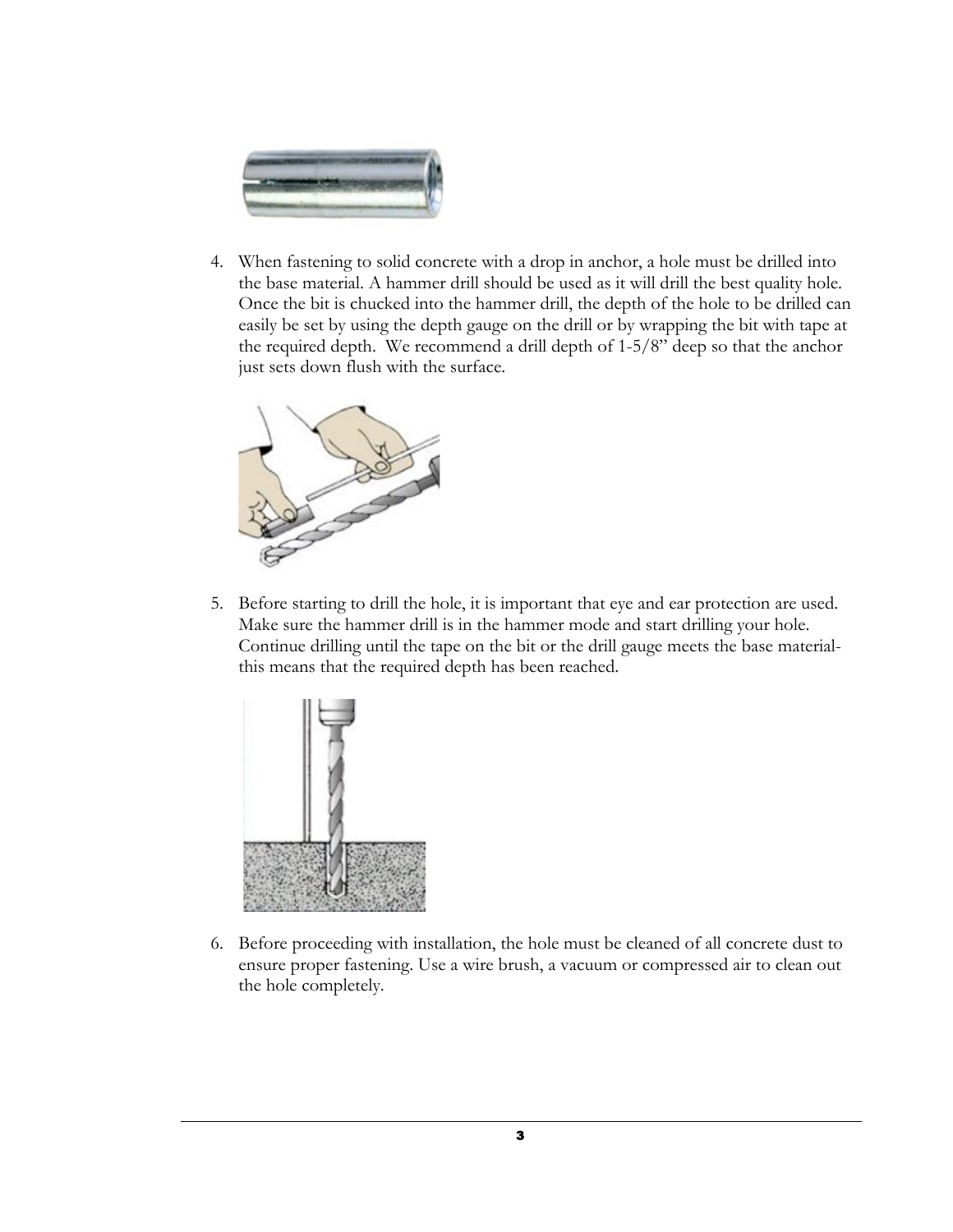

- 7. Next, insert the drop in anchor with the open side up. Drop the anchor into the hole. Tap lightly to get the anchor flush with the base material.
- 8. Now, take the setting tool and insert it into the anchor. Strike the setting tool with the hammer to ensure the anchor is properly set.



9. Place the machine over the 2 anchors. Then using 3/8" fender washers, stack the washers between the vending feet and the ground. Using 3/8"-16 threaded rod, thread rod into anchor and cut to length. Install security nut (provided) to secure machine to the ground. You will thread the studs into the anchors prior to installing the nuts. When tightening the special tamper resistant triple slot nuts, always set and first tighten the anchors using the standard nuts. Once the stand/pump is installed, replace two nuts from the bracket (opposite sides from each other) with the tamper resistant fastener. DO NOT OVER-TIGHTEN the tamper resistant nut.

## Cleaning

Now that the installation is complete, it is recommended that a microfiber towel (damp) be used to clean both sides of the polycarbonate window. This is also a good time to clean the inside and outside of the glass as well.

Do not use glass cleaners or ammonia to clean the polycarbonate security window. Harsh cleaners will damage the surface. Replacement polycarbonate panels are available from Bike Fixtation if the window should every need to be replaced.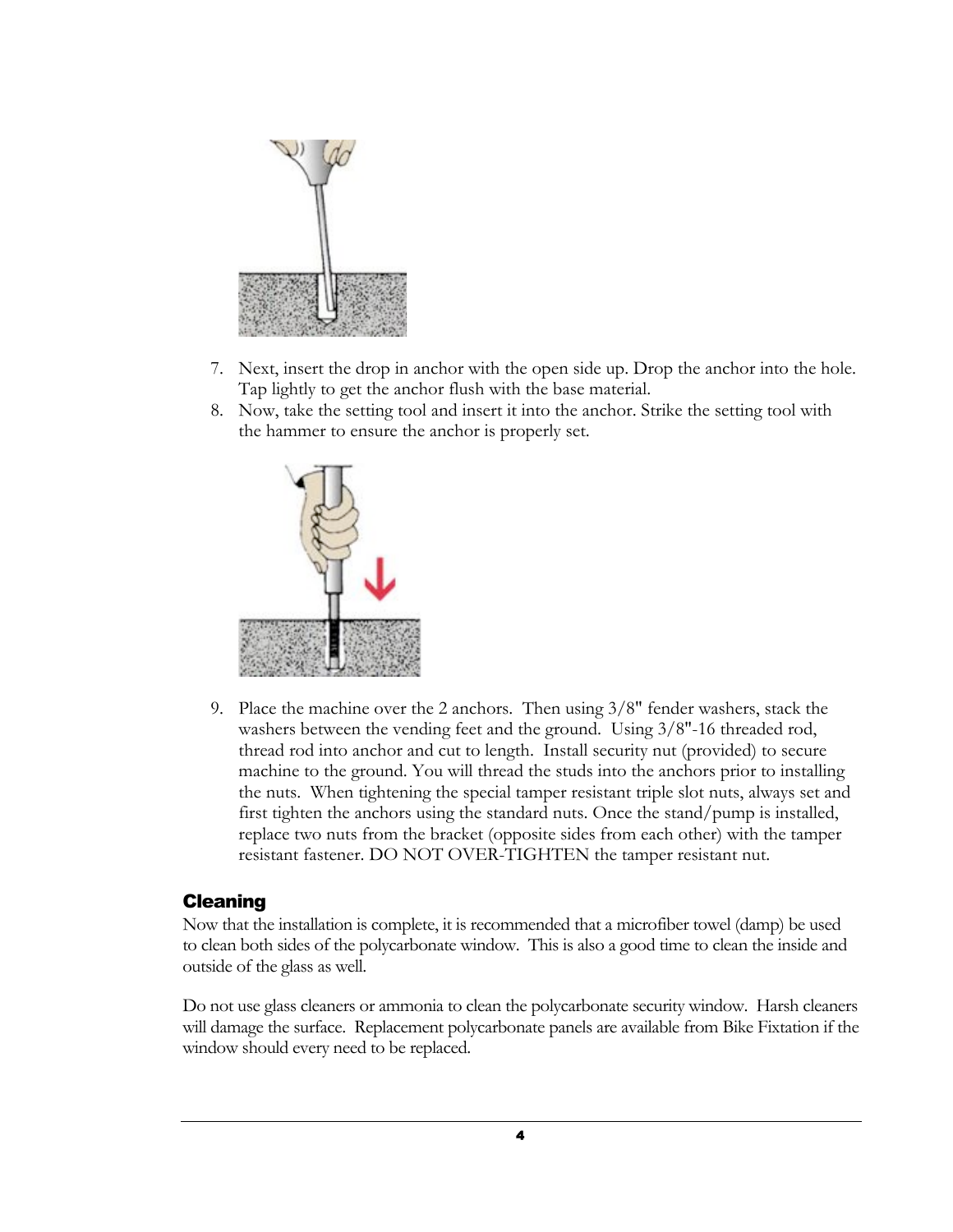# Physical Installation - High Security Vending Machine HD



The Bike Fixtation High Security HD vending system is delivered in two shipments. The vending machine is in one shipment and the security enclosure is sent in the second shipment. Factory packaging should be left intact until immediately before installation.

The vending machine weighs approximately 750 pounds and should be handled with a pallet jack or lift truck. The machine cannot be moved by hand. Attempting to do so could cause serious injury. The first step in a successful Bike Fixtation High Security HD vending system installation is to determine the proper placement. The security enclosure was designed to be positioned against a wall. The machine should be positioned where it can be easily seen and where as many individuals as possible walk in front of it.

# Concrete Pad & Security Enclosure

The Bike Fixtation High Security HD vending system security enclosure is designed to sit on a concrete pad with minimum dimensions of 54" x 54" and a minimum of 4" thick. The pad is required to ensure a secure mounting and anchoring platform for the enclosure. Approximately six inches of clearance should be left between the back of the security enclosure and the wall. The space is required to ensure that the machine can have sufficient

5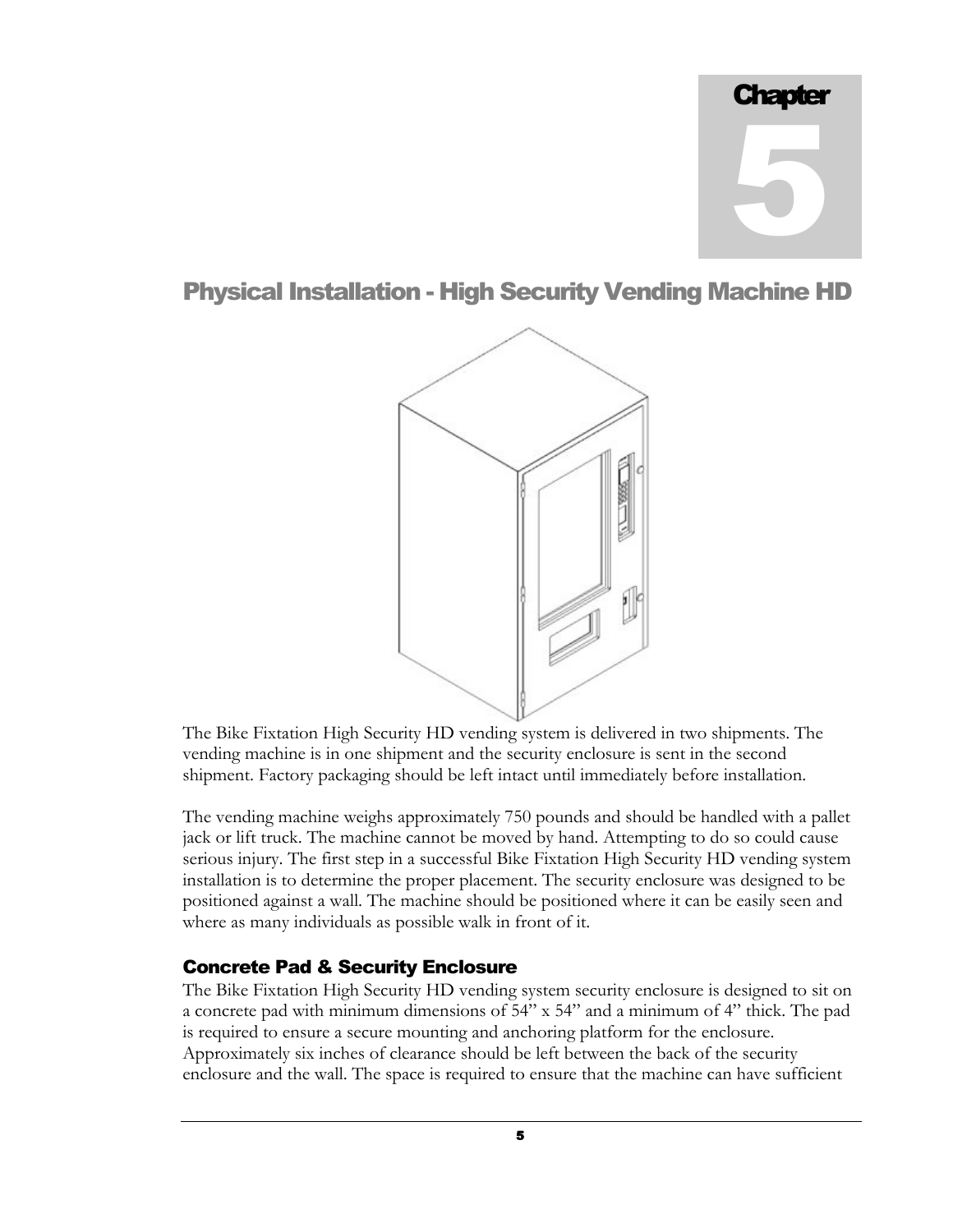airflow through the perforated steel plate at the rear of the enclosure. The security enclosure weighs approximately 550 pounds and **must be bolted to the foundation**.

# Using the Security Enclosure

Once the security enclosure is positioned, use a hammer-drill to drill holes in the concrete at the four corners. One-half inch concrete anchors are recommended. See anchor setting procedure from Chapter 3.

The door of the security enclosure contains high strength ultra-security plug locks. Keys and a wrench are provided to open the security enclosure. The keys and wrench are located inside a metal box bolted to the pallet inside the enclosure. Reach through one of the openings in the front of the enclosure, clip the plastic zip ties and open the box.

After opening the door and unbolting the security enclosure from the pallet, the enclosure may be moved into position. Check to ensure that the security enclosure is level. If the concrete pad is not level, use metal shims or washers in the four corners to make the enclosure level and plumb. This step is critical to ensure proper alignment of the vending machine and ease of operation of the front security door.

After the security enclosure has been anchored to the concrete, sweep the inside thoroughly to remove all of the concrete dust. The best way to insert the vending machine is through the use of a pallet jack. It is definitely worth the expense to rent one for a day. The vending machine cannot be moved by hand. The vending machine alone weighs over 700 pounds.

## Place Vending Machine Inside Security Enclosure

The next step is to roll the vending machine in front of the open security enclosure door. Ensure that the power cord for the vending machine is placed through the rubber grommet in the back of the security enclosure. The vending machine is shipped with a small cover that can be screwed in place over the power cord to ensure that it cannot be accidentally unplugged from the rear of the machine. It is recommended that the cover be installed. Before rolling the vending machine into the security enclosure, position the pallet jack so that no more than one inch or the forks extend beyond the rear of the vending machine. This will ensure that the machine can be positioned deep enough into the security enclosure so that the door can be closed.

While the pallet jack is in place, ensure that the machine is aligned properly to match the opening of the security enclosure front door. This is also the time to ensure that the adjustable feet on the vending machine are set to the position that you like. This is also a good time to clean the inside and outside of the glass in the vending machine. Do not use glass cleaners or ammonia to clean the polycarbonate security window. Harsh cleaners will damage the surface.

6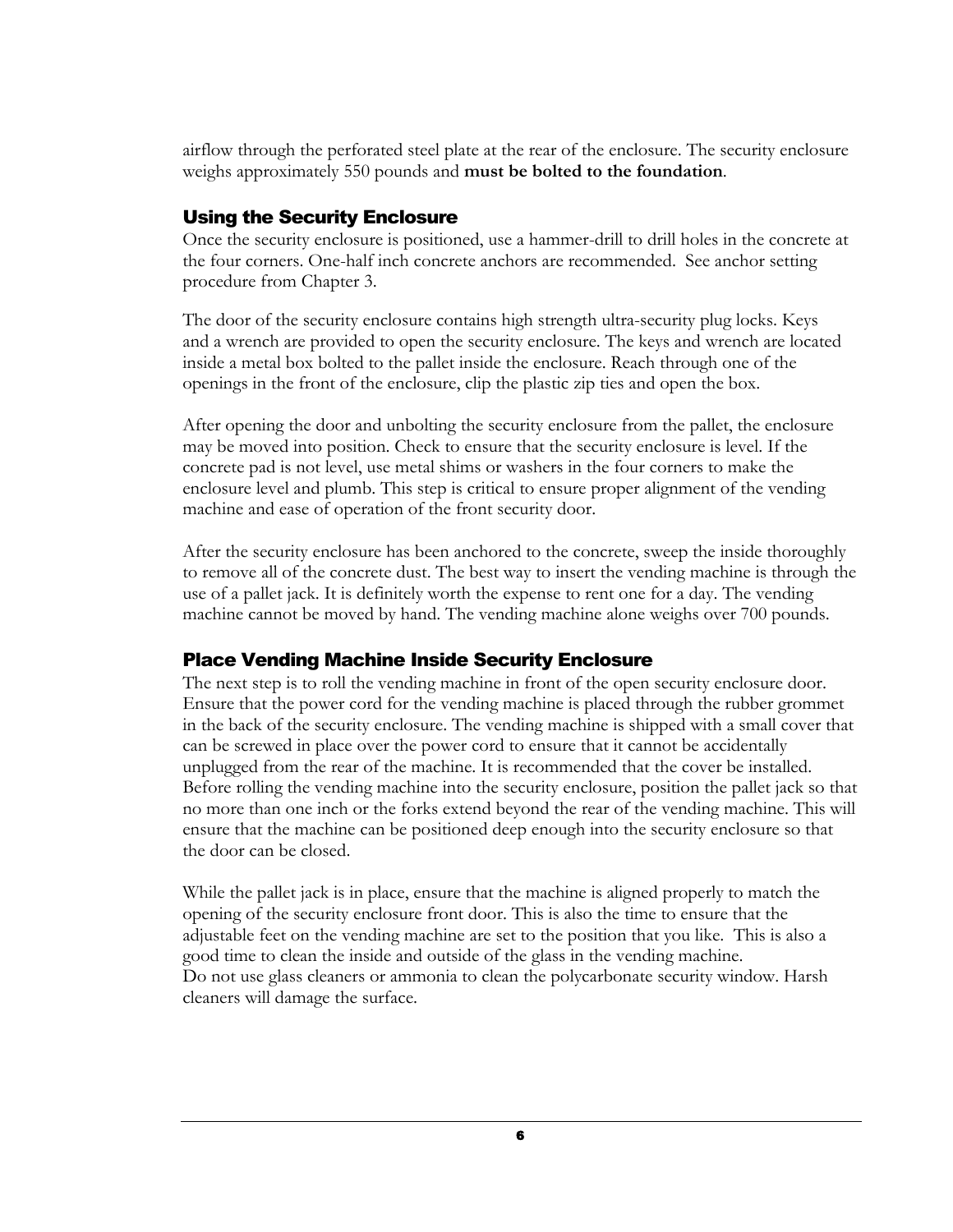# Initial Vending Machine Setup

After the High Security Vending Machine (chapter 3) or High Security Vending Machine HD (chapter 4) is physically installed, initial setup is relatively simple.

# Entering into Service Mode

- 1. Open the main vending machine door. The lock
- 2. Open service door, inside the main door panel.
- 3. Find the main control board.
- 4. Press the **Service Mode** button on the main control board.



5. Leave the main door open!

# Service Mode Navigation

From the front of the vending machine, the 12-button keypad controls the menu options shown on the two-line display. The **#** and **\*** buttons to navigate back and forth through the menus. The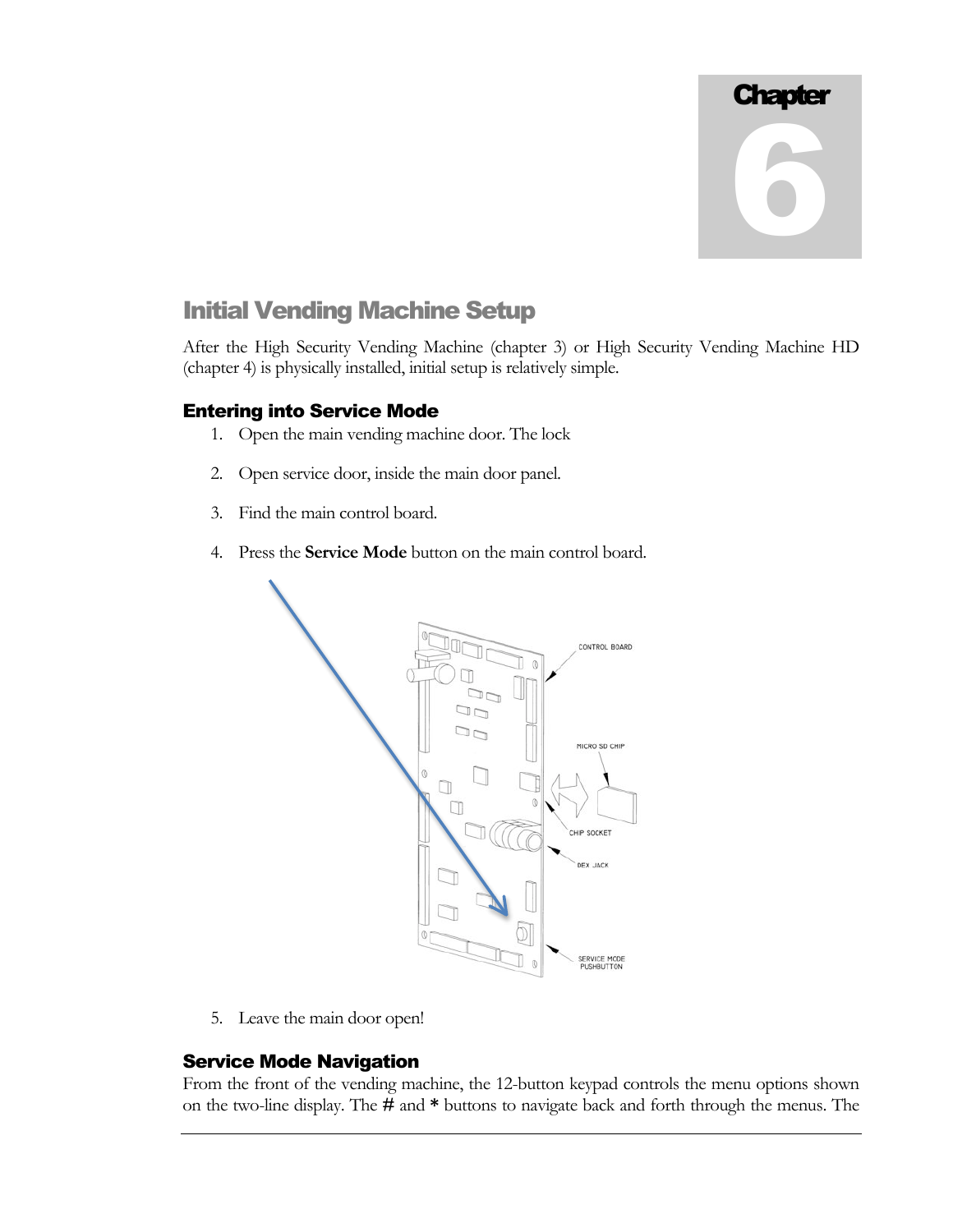display will show what number to press to enter into a menu item. This is not unlike working through a telephone options tree, but you get to read the options instead of listen to them. Many options are available; these are documented in the AMS manual, but the following will get you started.

#### Set Scrolling Display Message (Optional)

You can set a message that will show on the display to customers. This could show a welcome message, your store hours, etc.



Scrolling display message (better image forthcoming)

To set this value, when in **Service Mode**, use the **#** or **\*** button to navigate to the Options menu. Read the message on the second line of the display; the first option should be Message. Press the **1** key on the keypad to enter this menu item.

You may find it helpful to write out the desired message first. The message to be displayed on the scrolling display can be up to 50 characters, including letters, numbers, punctuation and spaces. New messages erase old ones.

Select the message option and the controller will prompt the user to press the **1** key on the keypad to change the message, or press "**#**" to exit.

To enter a message, the user should rapidly tap a particular key to cycle through a list of characters for that key. Stop at the desired character. When the keypad is left idle, the last- displayed character is moved over to the end of the message. Continue to select the next character. The key definitions are similar to those of telephones and cell phones.

Pressing the **\*** key will back space through the message. Pressing the **#** key will save the message.

#### Configure Temperature Set Point

If you plan to sell foods and drinks, you will want to make sure the product stays cold. To set the temperature above which the refrigeration unit operates, when in **Service Mode**, use the **#** or **\*** button to navigate to the Temperature menu. Read the message on the second line of the display;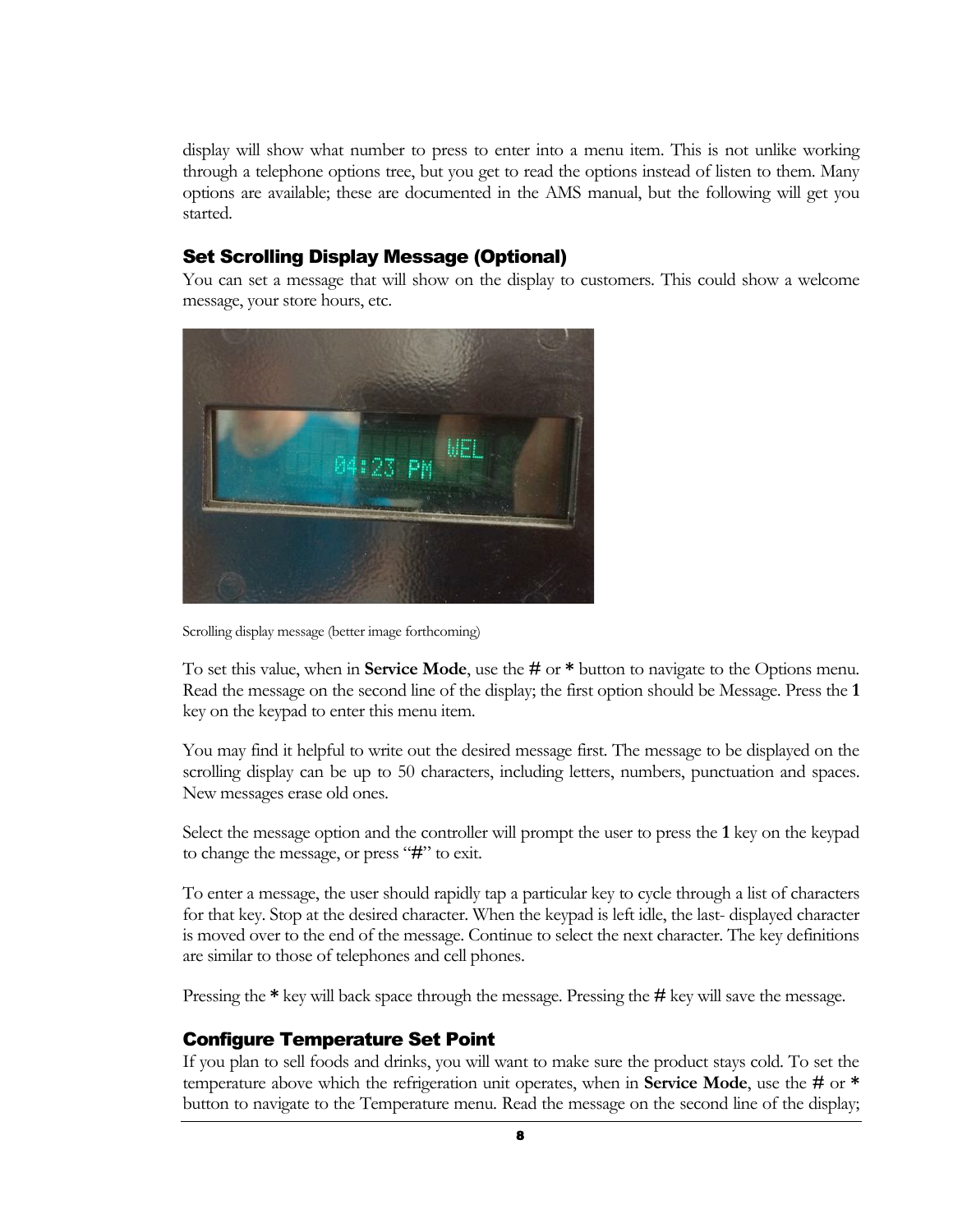the second option should be Setpoint. Press the **2** key on the keypad to enter the menu item. We recommend a 40° F setpoint, but you can change this value from this menu option.

## Set Product Prices - Electronic

For pointers on what products fit where, see **Appendix A – Vending Planogram**.

Prices of up to \$99.95 may be programmed for each product. We recommend pricing products at the market rate as customers will be turned off by perceived price gouging for emergency items. Keep in mind that tax is not charged on top of the advertised vend price.

This section explains how to set prices in the machine's electronic settings.

- 1. When in **Service Mode**, use the **#** or **\*** buttons to navigate to the Price Settings menu.
- 2. Read the message on the second line of the display; first option should be Set Prices. Press the **1** key on the keypad to enter the menu item.
- 3. Enter the **product number** for the item you want to set.
- 4. As indicated on the display, press the **9** key to edit the price for that item. For example, for a price of \$15, press **1 5 0 0** on the keypad.
- 5. To save, press the **\*** key, then **\*** again to confirm.
- 6. Repeat steps 4 through 6 for all products.

# Exiting Service Mode

To exit service mode, press the service button (as you did to enter service mode), or close the main vending door. Be sure to close the service door before closing the main door!

# Set Product Prices – On Tray

Once prices are set in the menu options, you will want to mark the values on the trays. Inside the vending machine there is an envelope containing price and product number labels. You can snap these off the labels and insert them in front of each vending item to let the customer know your selling price. Price points and labels are changed easily to accommodate your market needs. Again, we recommend pricing products at the market rate.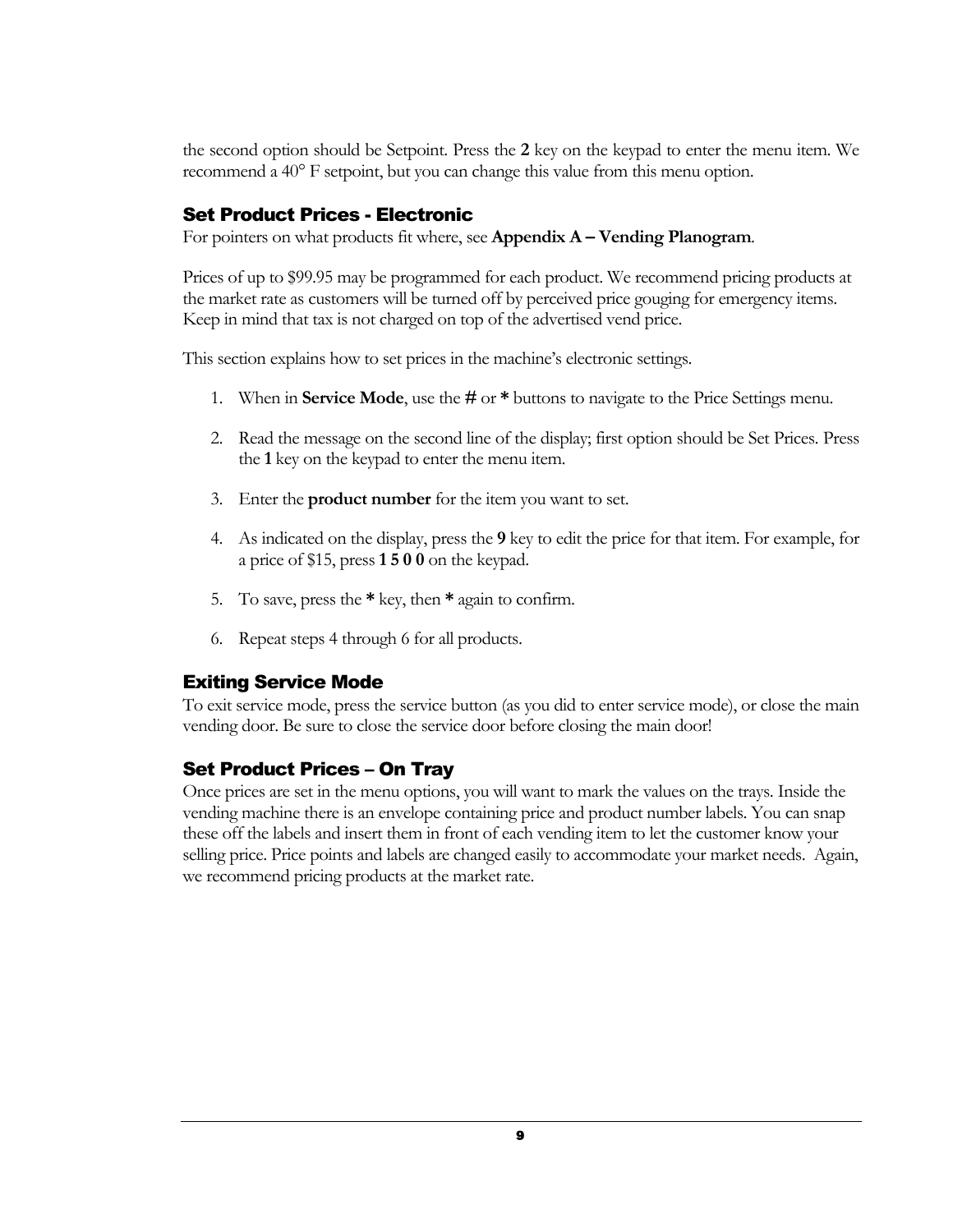7

# InOne Vision Online Reporting

#### Accessing InOne Vision

- 1. In a web browser, go to http://www.inonetechnology.com.
- 2. In the upper right, click the **Vision Login** link.
- 3. Enter the username and password you received from InOne Technology.

#### Initial Setup

#### Add the Vending Machine to Your Profile

- 1. Click the **Add Machine** button.
- 2. Enter values on the form:
	- a. Number (give it a short name)
	- b. Click the checkbox for "Credit Card enabled"
	- c. Under "Remote Device ID", click the "Select Device ID" button.
- 3. Click **Save**.

#### Add Products

- 1. Click **Administration.**
- 2. Click **Products.**
- 3. Click the **Add Products** button.
- 4. Enter a product number, description, and unit price default.
- 5. Click the **Save and add another product** button.
- 6. Repeat for all products you plan to sell.

**Note:** You must set prices electronically in BOTH the High Security Vending Machine and in the InOne Vision web site.

#### Add Layout

1. Click **Machines**.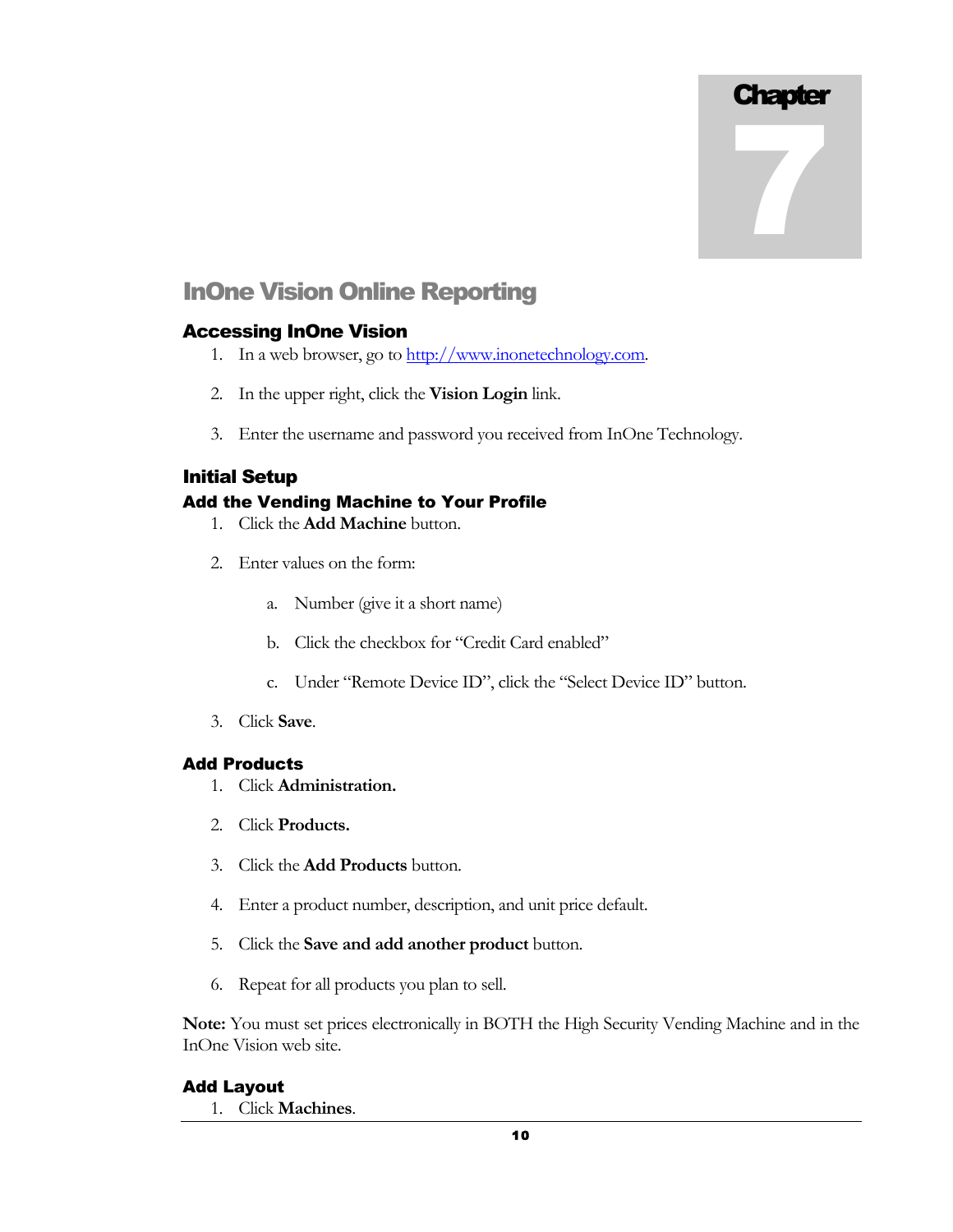- 2. Click the machine number you entered in the "Add the Vending Machine to Your Profile" section.
- 3. Click the **Layout** tab.
- 4. Under number of trays, enter 6, then click **Preview Trays**. The page will refresh.
- 5. Click **Save**.

#### Add Planogram

- 1. Click the **Planogram** tab.
- 2. Click a product on the right, then click the plus (**+**) sign next to the bin number it is in.
- 3. Repeat these steps for all products and bins.
- 4. Click the **Save** button.

#### Monitoring Sales Levels

To see how many of what product is available, click **Machines**, then the link in the Machine Number column.

|     | Dashboard                                                                                    |                                                                                                                                                                                                                                           |                                                                    |                                                                                                   |                                                                                                                                                            |                                                                                                              |                                                         |                                                                                                                                                                                                                                                                                    |                                                                             |                                                                                                                                                                                          |                                                                        |                                                                                                                                                                                                                                                               |
|-----|----------------------------------------------------------------------------------------------|-------------------------------------------------------------------------------------------------------------------------------------------------------------------------------------------------------------------------------------------|--------------------------------------------------------------------|---------------------------------------------------------------------------------------------------|------------------------------------------------------------------------------------------------------------------------------------------------------------|--------------------------------------------------------------------------------------------------------------|---------------------------------------------------------|------------------------------------------------------------------------------------------------------------------------------------------------------------------------------------------------------------------------------------------------------------------------------------|-----------------------------------------------------------------------------|------------------------------------------------------------------------------------------------------------------------------------------------------------------------------------------|------------------------------------------------------------------------|---------------------------------------------------------------------------------------------------------------------------------------------------------------------------------------------------------------------------------------------------------------|
|     |                                                                                              |                                                                                                                                                                                                                                           |                                                                    |                                                                                                   |                                                                                                                                                            |                                                                                                              |                                                         |                                                                                                                                                                                                                                                                                    |                                                                             |                                                                                                                                                                                          |                                                                        |                                                                                                                                                                                                                                                               |
|     |                                                                                              |                                                                                                                                                                                                                                           |                                                                    |                                                                                                   |                                                                                                                                                            |                                                                                                              |                                                         |                                                                                                                                                                                                                                                                                    |                                                                             |                                                                                                                                                                                          |                                                                        |                                                                                                                                                                                                                                                               |
|     |                                                                                              |                                                                                                                                                                                                                                           |                                                                    |                                                                                                   |                                                                                                                                                            |                                                                                                              |                                                         |                                                                                                                                                                                                                                                                                    |                                                                             |                                                                                                                                                                                          |                                                                        |                                                                                                                                                                                                                                                               |
|     |                                                                                              |                                                                                                                                                                                                                                           |                                                                    |                                                                                                   |                                                                                                                                                            |                                                                                                              | $-13$                                                   |                                                                                                                                                                                                                                                                                    |                                                                             |                                                                                                                                                                                          |                                                                        |                                                                                                                                                                                                                                                               |
|     |                                                                                              |                                                                                                                                                                                                                                           |                                                                    |                                                                                                   |                                                                                                                                                            |                                                                                                              |                                                         |                                                                                                                                                                                                                                                                                    |                                                                             |                                                                                                                                                                                          |                                                                        |                                                                                                                                                                                                                                                               |
| Bin | <b>Product</b>                                                                               |                                                                                                                                                                                                                                           |                                                                    | Rotall                                                                                            | <b>DEX Price</b>                                                                                                                                           |                                                                                                              |                                                         |                                                                                                                                                                                                                                                                                    |                                                                             |                                                                                                                                                                                          |                                                                        |                                                                                                                                                                                                                                                               |
|     |                                                                                              |                                                                                                                                                                                                                                           |                                                                    |                                                                                                   |                                                                                                                                                            |                                                                                                              |                                                         |                                                                                                                                                                                                                                                                                    |                                                                             |                                                                                                                                                                                          |                                                                        |                                                                                                                                                                                                                                                               |
|     |                                                                                              |                                                                                                                                                                                                                                           |                                                                    |                                                                                                   |                                                                                                                                                            |                                                                                                              |                                                         |                                                                                                                                                                                                                                                                                    |                                                                             |                                                                                                                                                                                          |                                                                        |                                                                                                                                                                                                                                                               |
|     |                                                                                              |                                                                                                                                                                                                                                           |                                                                    |                                                                                                   |                                                                                                                                                            |                                                                                                              |                                                         |                                                                                                                                                                                                                                                                                    |                                                                             |                                                                                                                                                                                          |                                                                        |                                                                                                                                                                                                                                                               |
|     |                                                                                              |                                                                                                                                                                                                                                           |                                                                    |                                                                                                   |                                                                                                                                                            |                                                                                                              |                                                         |                                                                                                                                                                                                                                                                                    |                                                                             |                                                                                                                                                                                          |                                                                        |                                                                                                                                                                                                                                                               |
|     |                                                                                              |                                                                                                                                                                                                                                           |                                                                    |                                                                                                   |                                                                                                                                                            |                                                                                                              |                                                         |                                                                                                                                                                                                                                                                                    |                                                                             |                                                                                                                                                                                          |                                                                        |                                                                                                                                                                                                                                                               |
|     |                                                                                              |                                                                                                                                                                                                                                           |                                                                    |                                                                                                   |                                                                                                                                                            |                                                                                                              |                                                         |                                                                                                                                                                                                                                                                                    | Value                                                                       | <b>Vend</b>                                                                                                                                                                              | Value                                                                  | Vend                                                                                                                                                                                                                                                          |
|     |                                                                                              | 3                                                                                                                                                                                                                                         | в                                                                  |                                                                                                   | \$6.00                                                                                                                                                     |                                                                                                              |                                                         | Cash:                                                                                                                                                                                                                                                                              | \$128.25                                                                    | 103                                                                                                                                                                                      |                                                                        | 135                                                                                                                                                                                                                                                           |
| 20  | 250037 - Sunita HL-L109                                                                      | ٠                                                                                                                                                                                                                                         | з                                                                  | \$18.00                                                                                           | \$18.00                                                                                                                                                    | o                                                                                                            | \$0.00                                                  | Cards:                                                                                                                                                                                                                                                                             | \$27.75                                                                     | 14                                                                                                                                                                                       | \$32.75                                                                | 21                                                                                                                                                                                                                                                            |
| 23  | 250003 - 26x1.5/1.75 PV                                                                      | ñ                                                                                                                                                                                                                                         | ٠                                                                  | \$6.00                                                                                            | \$6.00                                                                                                                                                     | n.                                                                                                           | \$0.00                                                  |                                                                                                                                                                                                                                                                                    |                                                                             | ۰                                                                                                                                                                                        |                                                                        | o                                                                                                                                                                                                                                                             |
| 24  | 250002 - 26x1.5/1.75 SV                                                                      |                                                                                                                                                                                                                                           | $\bullet$                                                          | \$6.00                                                                                            | \$6.00                                                                                                                                                     | ö                                                                                                            | \$0.00                                                  |                                                                                                                                                                                                                                                                                    |                                                                             | ō                                                                                                                                                                                        |                                                                        | ũ                                                                                                                                                                                                                                                             |
| 25  | 250005 - 26x1 9/2 125 PV                                                                     | r                                                                                                                                                                                                                                         | в                                                                  | \$6.00                                                                                            | \$6.00                                                                                                                                                     | ۰                                                                                                            | \$0.00                                                  |                                                                                                                                                                                                                                                                                    |                                                                             |                                                                                                                                                                                          |                                                                        | ٥                                                                                                                                                                                                                                                             |
| 27  | 250004 - 26x1.9/2.125.5V                                                                     | Б                                                                                                                                                                                                                                         | ۰                                                                  | \$6.00                                                                                            | \$6.00                                                                                                                                                     | ×                                                                                                            | \$0.00                                                  |                                                                                                                                                                                                                                                                                    |                                                                             |                                                                                                                                                                                          |                                                                        |                                                                                                                                                                                                                                                               |
| 29  | 250001 - 20x1.75/2.125.8V                                                                    | 2                                                                                                                                                                                                                                         | ż                                                                  | \$6.00                                                                                            | \$6.00                                                                                                                                                     | ¢                                                                                                            | \$0.00                                                  |                                                                                                                                                                                                                                                                                    |                                                                             |                                                                                                                                                                                          |                                                                        |                                                                                                                                                                                                                                                               |
| 30  | 250039 - Sunite TL-350                                                                       |                                                                                                                                                                                                                                           | ٠                                                                  | \$10.00                                                                                           | \$10.00                                                                                                                                                    | ŭ                                                                                                            | \$0.00                                                  |                                                                                                                                                                                                                                                                                    |                                                                             |                                                                                                                                                                                          |                                                                        |                                                                                                                                                                                                                                                               |
| 31  | 250025 - AAA Batteries                                                                       | ۵                                                                                                                                                                                                                                         | э                                                                  | \$2.00                                                                                            | \$2.00                                                                                                                                                     | ă                                                                                                            | \$0.00                                                  |                                                                                                                                                                                                                                                                                    |                                                                             |                                                                                                                                                                                          |                                                                        |                                                                                                                                                                                                                                                               |
|     | <b>iris</b> vision<br>$\Rightarrow$<br>11<br>12<br>13<br>14<br>15<br>17<br>19<br><b>DOM:</b> | Product Level Details<br>BIN ADJUSTMENTS<br>250038 - Sunita HL-L210<br>250024 - AA Batteries<br>250006 - 700x18/23C PV<br>250007 - 700x28/32C SV<br>250008 - 700x28/32C PV<br>250009 - 700x35/43C SV<br><b>NEWMAN</b> Pressures President | s.<br>з<br>э<br>6<br>ß<br>250010 - 700x35/43C PV 48<br>6<br>$\sim$ | Machine Uptown - Dashboard<br>Par On Hand<br>٠<br>2<br>6.41<br>$\overline{4}$<br>٠<br>6<br>$\sim$ | collection levels, product levels and unresolved sterts.<br>Price<br>\$9.00<br>\$2.00<br>\$6.00<br>\$6.00<br>\$6.00<br>\$6.00<br>\$6.00<br><b>BUILDING</b> | <b>Control modeling Freedo</b><br>\$9.00<br>\$2.00<br>\$6.00<br>\$6.00<br>\$6.00<br>\$6.00<br><b>BUILDER</b> | õ<br>ø<br>э<br>×<br>$\mathcal{R}$<br>a.<br>a.<br>$\sim$ | Your machine data was last updated on 3/26/2014 11:40 AM, Click have to update it now.<br>Machine Dashboard shows the current ectivity of the machine locksting sales levels,<br>Vends Sales<br>\$0.00<br>\$0.00<br>\$18.00<br>\$0.00<br>\$6.00<br>\$0.00<br>\$0.00<br>draw yours. | <b>Street in the President Was</b><br>Tokens:<br>Free:<br>Test:<br>Stacker: | Click here to update your banking information.<br><b>SECONDA</b><br><b>Unresolved Alerts</b><br><b>Unresolved Notes</b><br>ADD NOTE<br>Sales Level Details<br>\$0.00<br>\$0.00<br>\$0.00 | Current<br>ō<br><b>Collection Level Details</b><br>Current<br>\$118.00 | Helio Alex Anderson (Legout)<br><b>Alternative</b><br>This machine doesn't have eny unresolved alerts.<br>This machine doesn't have any unresolved notes.<br><b>Last Service</b><br>\$192.00<br>\$0.00<br>\$0.00<br>\$0.00<br><b>Last Service</b><br>\$182.00 |

The screenshot above is an example of what the InOne Vision Dashboard will look like. This screen shows the following for each product:

• "**Bin**" is the product number.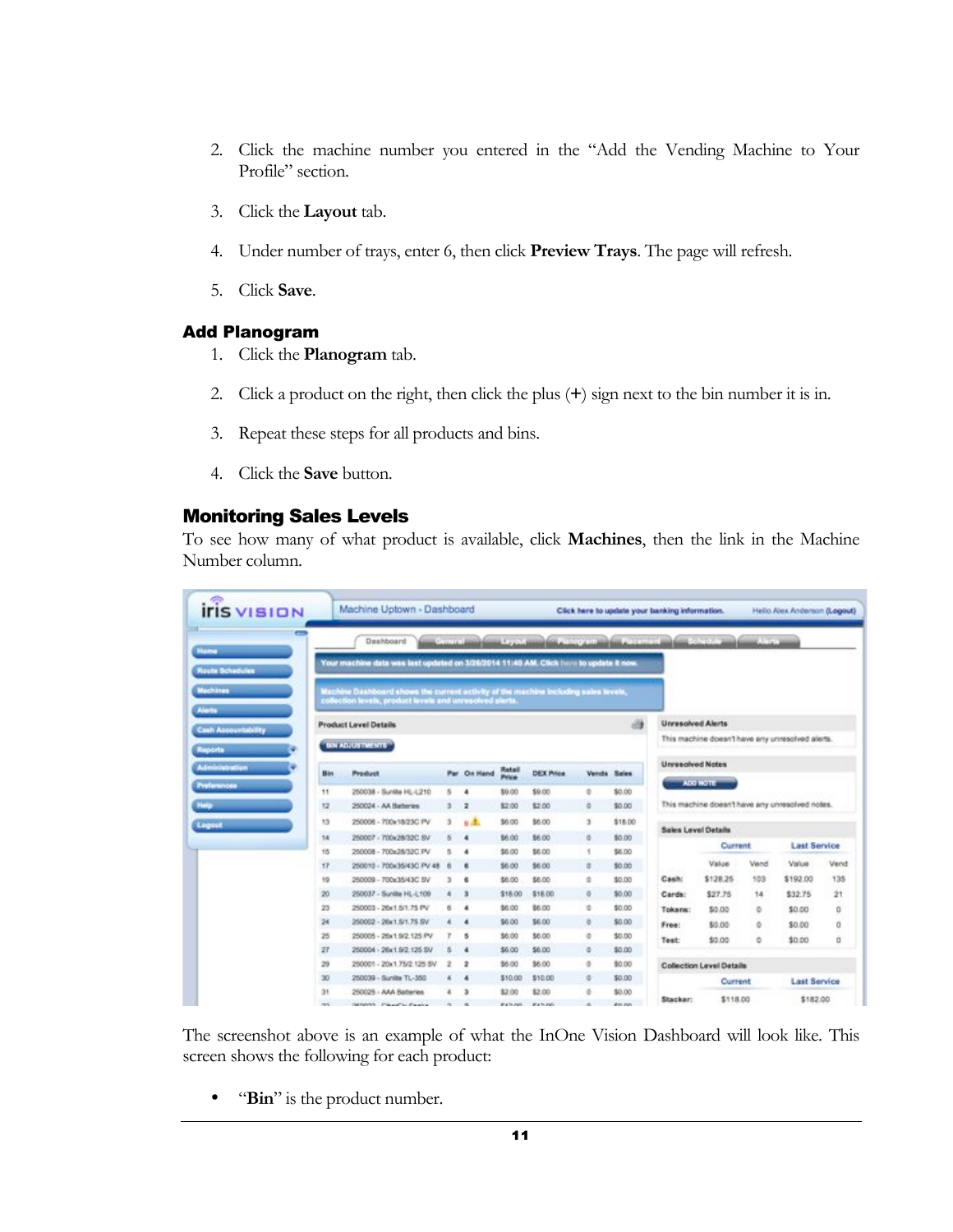- "**Product**" is the description.
- "Par" is the number that is expected when restocking.
- "**On Hand**" is the number of that product present in the vending machine.
- "**Retail Price**" is the price set for the item in the InOne Vision interface.
- "**DEX Price**" is the price that the vending machine reported for that item.
- "**Vends**" is the number of that product that has sold since the vending machine was last restocked.
- "Sales" is the total value of sales for that item since the vending machine was last restocked.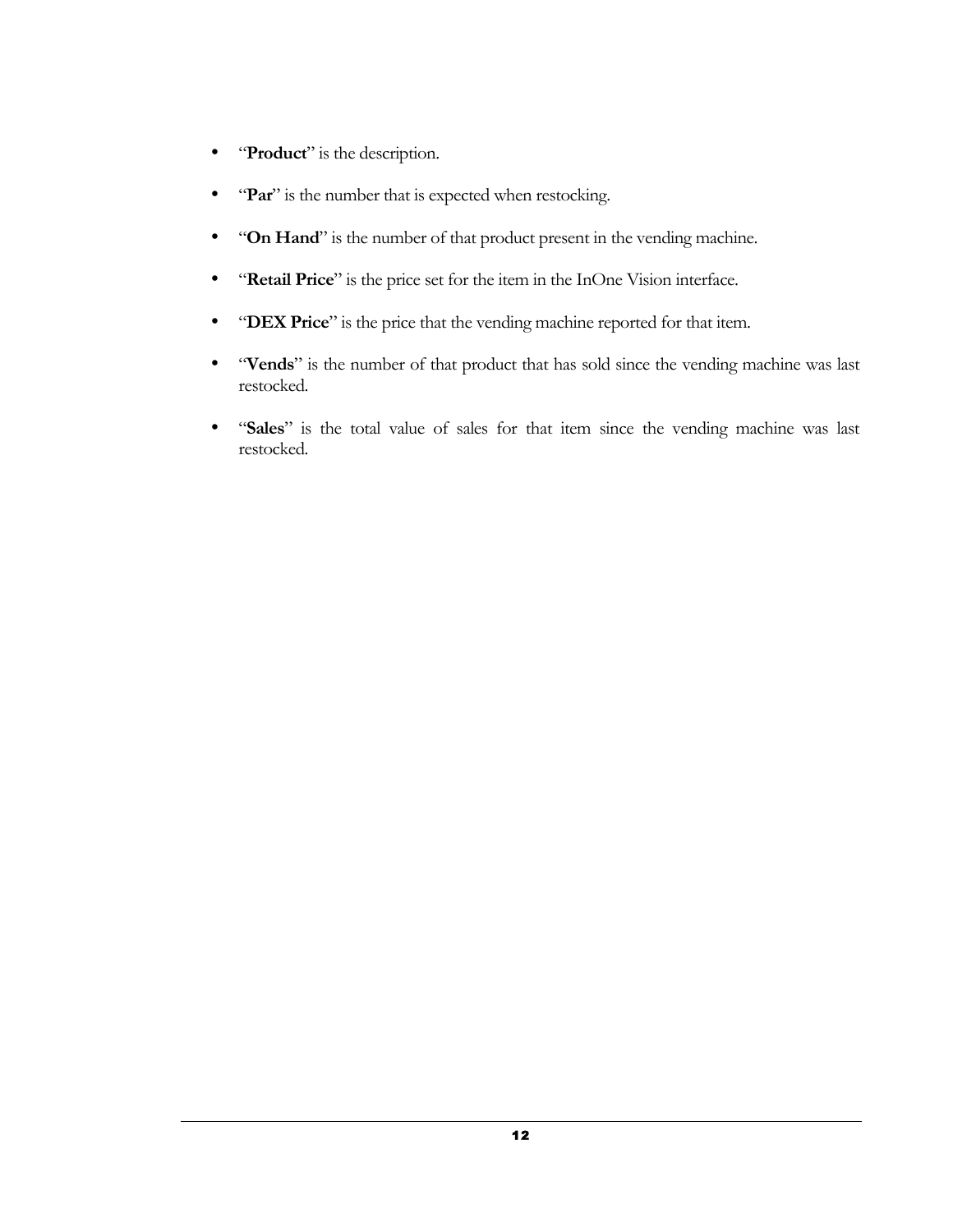8

# Restocking the Vending Machine

# Before Visiting the Vending Machine

Before you make a trip to restock your High Security Vending Machine, log in to InOne Vision at http://www.inonetechnology.com (click the Vision Login link). Click the machine number next to your machine and you can see the vending machine's Dashboard. This shows which items need to be restocked in what quantities. This is explained in detail on the previous two pages.

For each product, take the number sold since the last visit with you when you visit the vending machine. Ask us if you want pointers on how to do this on a bike!



## Enter Service Mode

When you visit the machine to restock it, press the **Service Mode** button as described in chapter 6. Check the front of the machine to see if there are any errors (stuck motor, etc).

## Restocking Product

Slide out each tray and put products in, making sure everything fits without getting caught or wedged in the vending helices/coils. If you have a camera or smartphone, you might find it handy to take a photograph of each tray after you have filled it, in case you need to edit totals on the web site later on.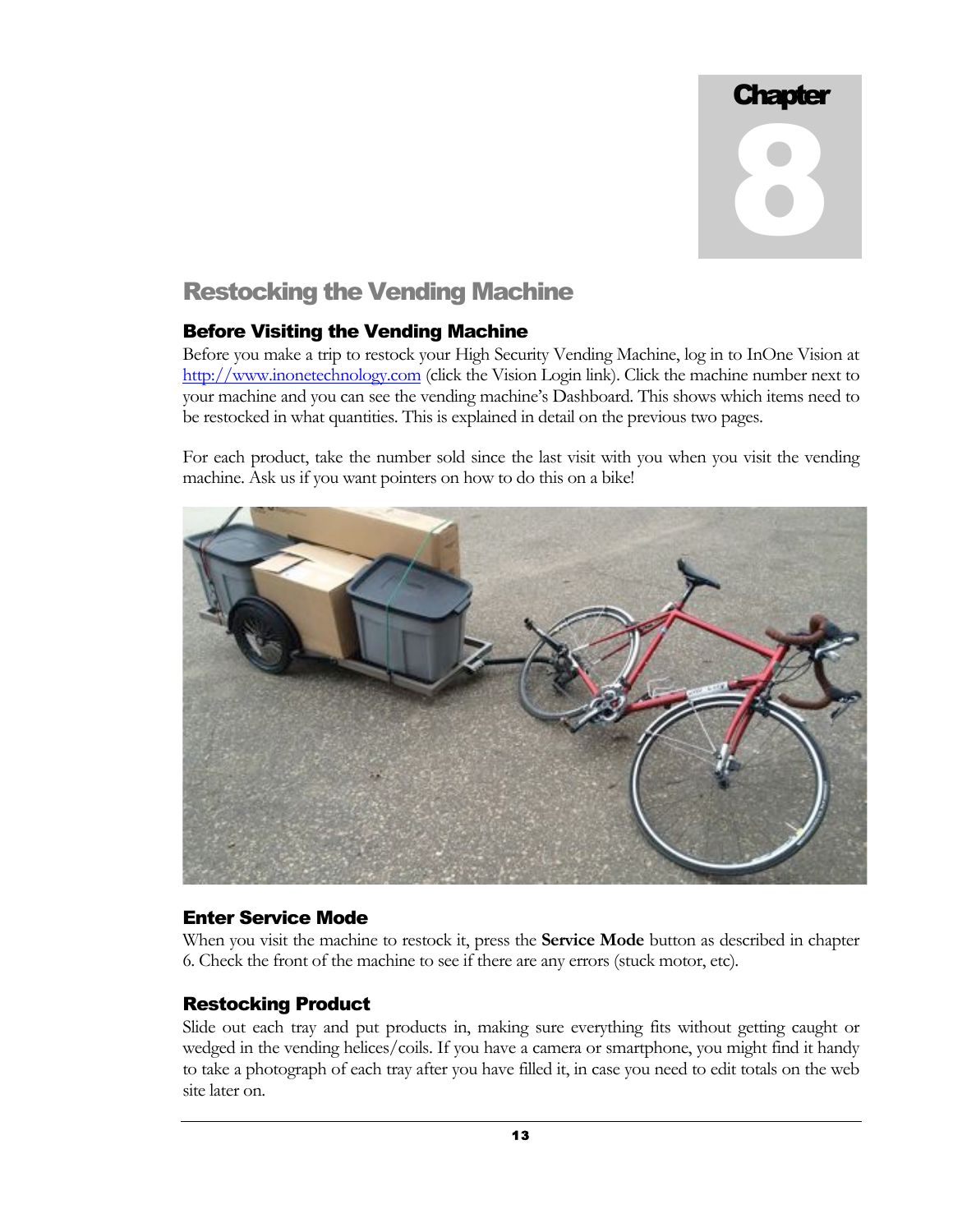# Reset Product Counts

After you are done restocking each product, on the InOne Telemetry unit inside the service door, press the Restock (yellow) button.



After you press that button, there will be a series of audible tones while the vending machine communicates with the InOne Vision web site. After about 30 seconds, you will hear four escalating notes; this indicates that communication was successful. At this point, the InOne Vision web site assumes that youhave filled all products to the "Par" level described in the previous chapter.

# Remove Cash (If Applicable)

If your Bike Fixtation vending machine has a bill acceptor, remove the cash box, take out the cash and discretely stow it, then put the cash box back in. On the InOne Telemetry unit inside the service door, press the Cash (red) button. This will tell the InOne Vision web site that you have taken cash from the machine and that the cash in the machine is now back to \$0.00.

# Close the High Security Vending Machine

Now it is time to close up the vending machine. Close the **Service Door**. Make sure no wires will be pinched when you close the door. Close the main door. Turn the screw lock to pull the door to the cabinet, then press in the lock. On the High Security Vending Machine, close the lock hasp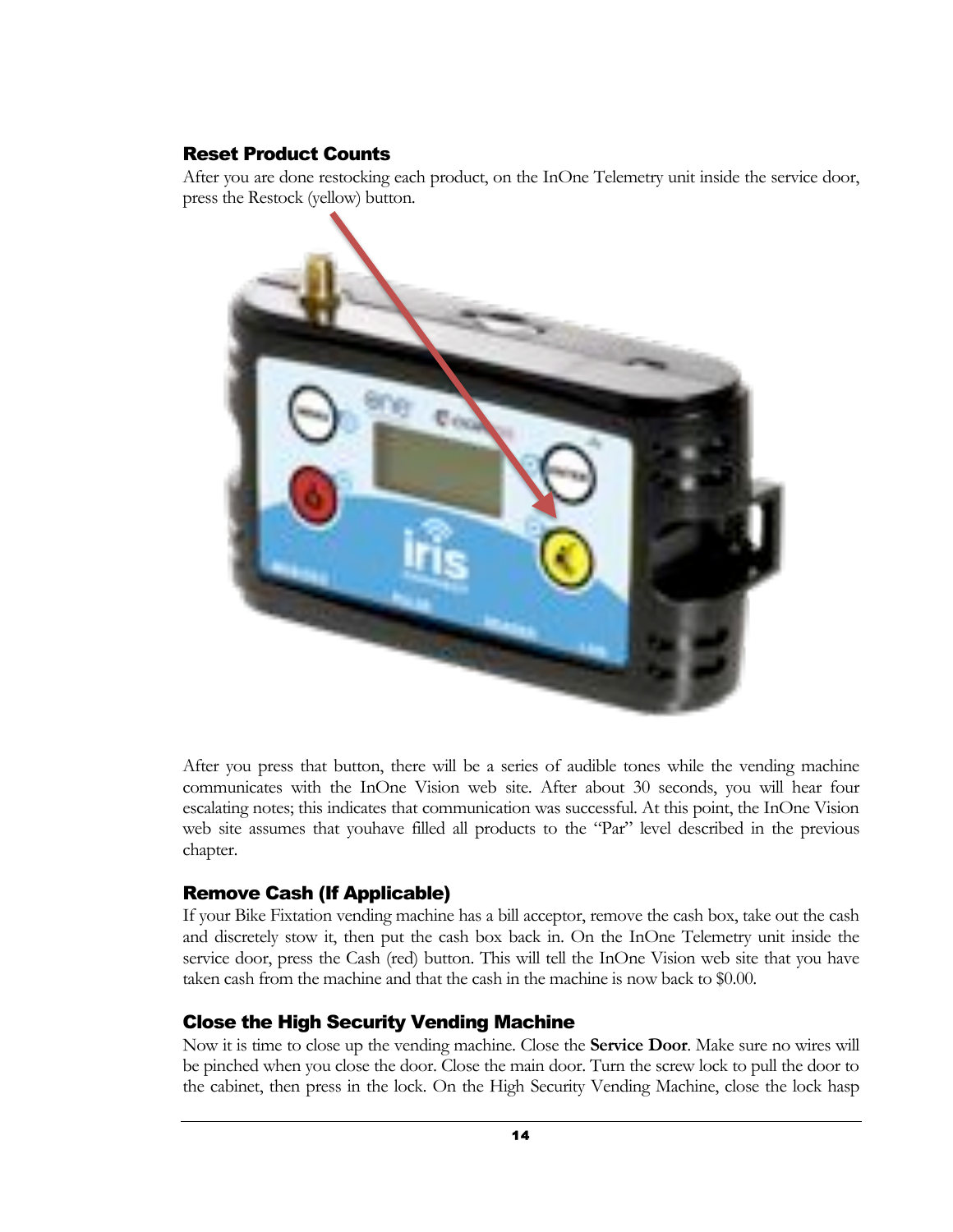and reattach the puck lock if you use one. On the High Security Vending Machine HD, close the security cabinet door and lock it.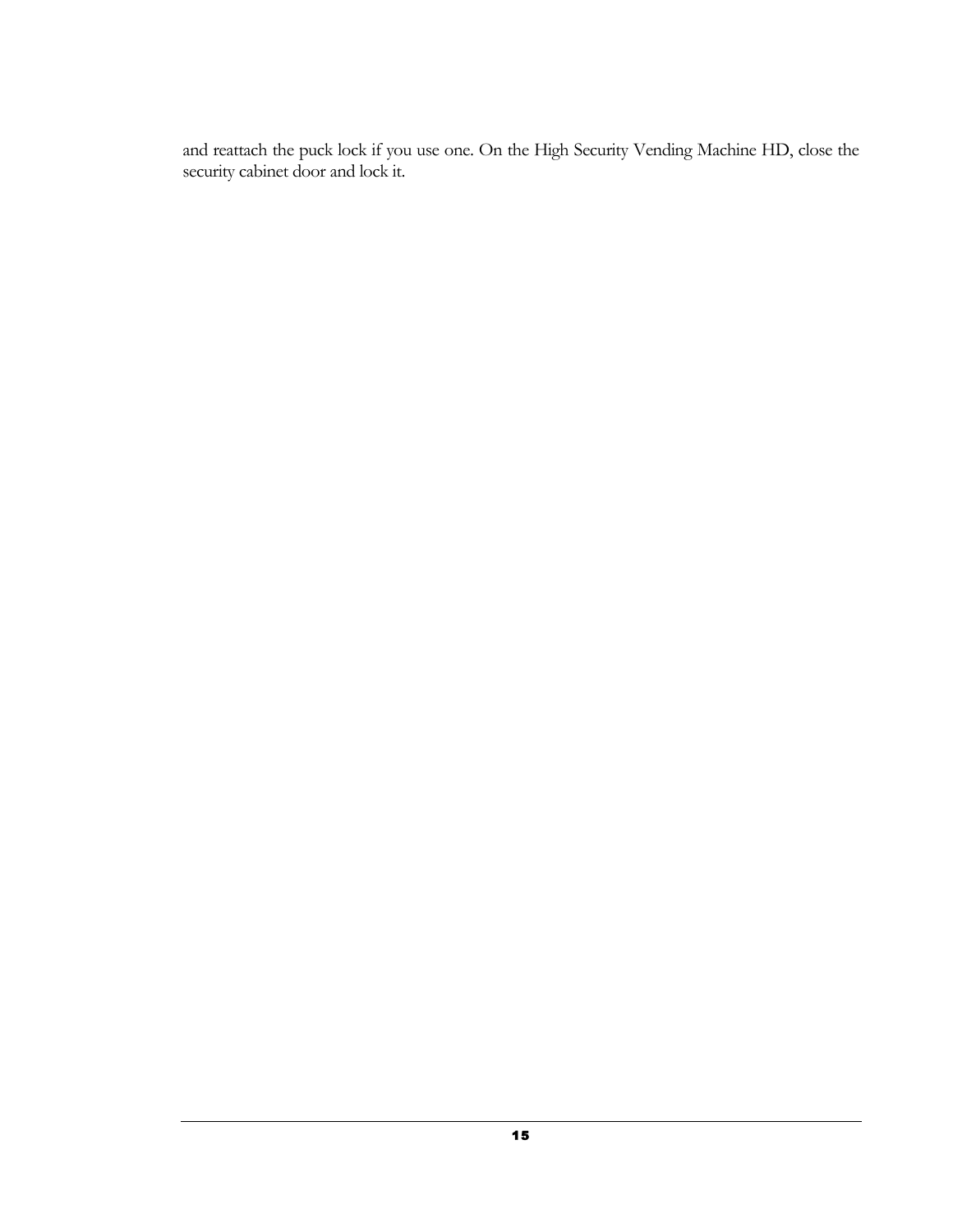# Troubleshooting

*Help with the occasional problem.*

The Bike Fixtation vending machines have proven to be very dependable and trouble free. The AMS Operating Manual is an excellent source of help to diagnose a problem with the vending machine itself. If it should become necessary to reset the electronics in the vending machine, there is a fuse panel inside the AMS vending machine in the lower right hand wall of the machine. The fuse at this location should be pulled and reinserted to reset the machine. This is much better than pulling the power plug. The fuse only resets the circuit boards and coin / bill acceptors and does not recycle the refrigeration system in the vendor.

While this installation manual is not intended as a replacement for the AMS operating manual, there is a yellow button on the lower part of the circuit board in the door of the vending machine. When pressed once, the vending machine will either display "No Errors" or indicate the current error that can be addressed through the help of the AMS manual.

There is a one-year warranty on the vending machine itself and a three year warranty on the compressor in the refrigerated models. All warranty items are shipped by UPS ground unless specifically requested by the owner. In all cases, a credit card is requested to cover the replacement part if the old part is not returned within 30 days.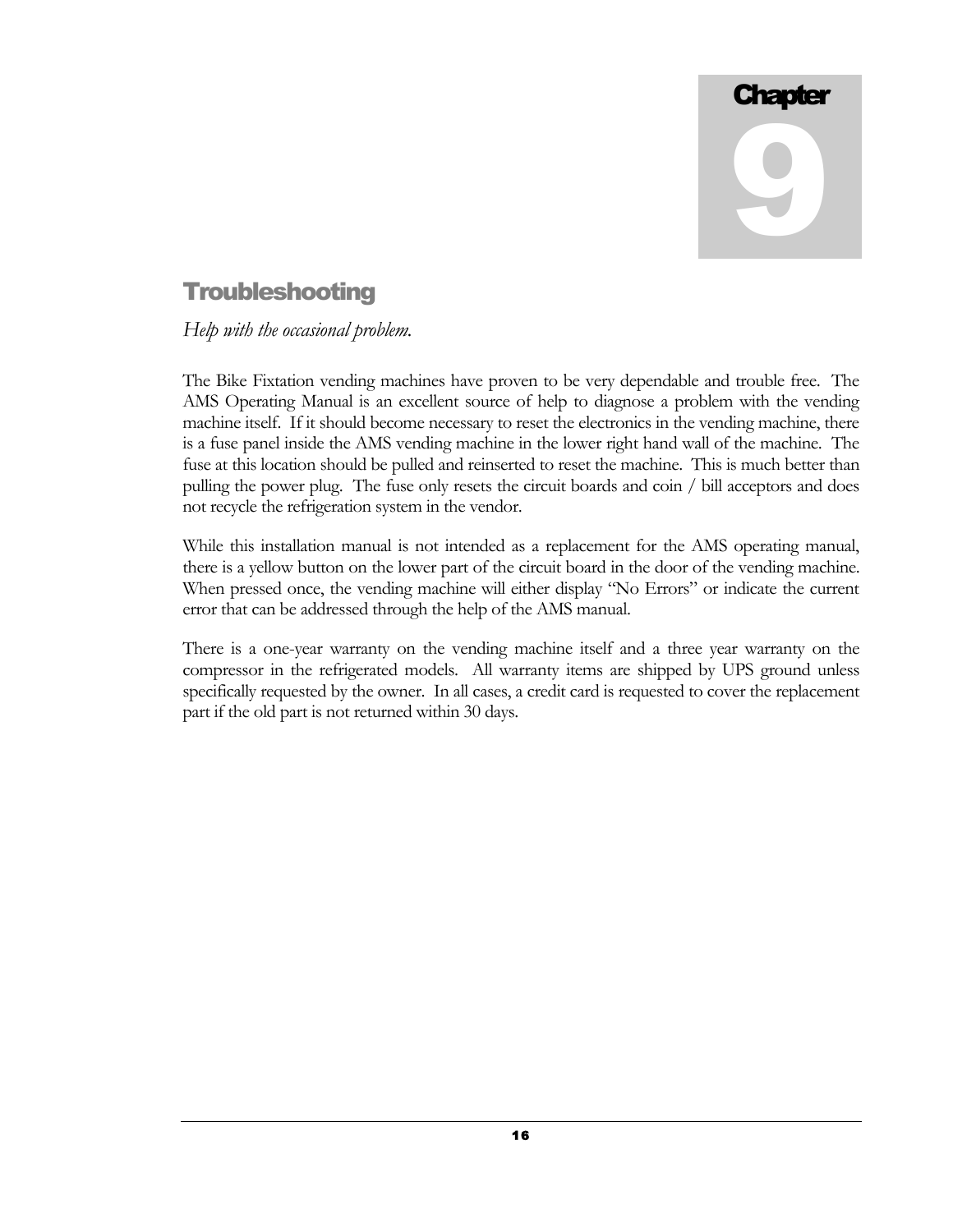# Frequently Asked Questions

## Q: Will Bike Fixtation want a percentage of my sales?

Since this is not a franchise, Bike Fixtation will not expect to receive any of your profits or sales.

#### Q: Won't someone just vandalize the kiosk?

All of Bike Fixtation's equipment has been designed to be extremely vandal resistant. However, a small business insurance policy is recommended to cover liability and severe cases of vandalism.

#### Q: Will the machine work with proprietary university cards or Google Wallet?

Yes, it can be configured for these types of systems.

## Q: How much does it cost to operate the machine?

Depending on the municipality, a Bike Fixtation kiosk may need a vending permit. Vending permit costs vary by area but are typically around \$30 per year. Electricity averages \$32 per month but this is usually paid by the property owner.

## Q: How do I get the location installed if I am not the property owner?

A contract is established with the property owner of your choice. Generally a contract is established with 5-15% revenue sharing in exchange for the space and electricity. In our experience, organizations are very open to the concept and it is not difficult to get an established location. Since the kiosk offers a service, more favorable terms can be negotiated.

#### Q: How do you find the best locations?

We recommend locations that are along major cycling corridors and transit routes. Key attributes are high pedestrian and cycling traffic.

## Q: What if I have a problem with the equipment or it needs service? How often will the equipment need service?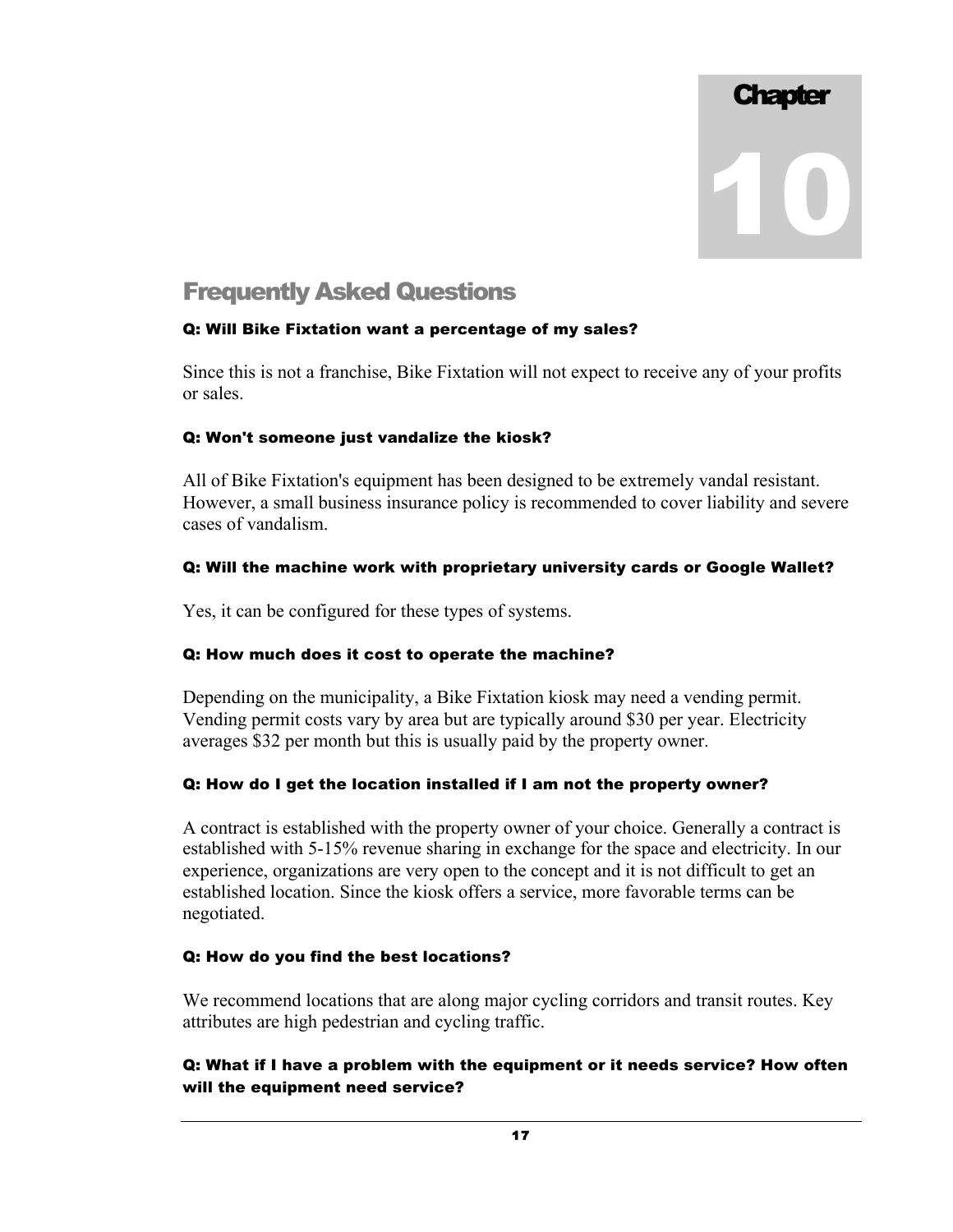Bike Fixtation is here to support our products after the sale. There is a minimum 1 year limited warranty on all equipment and a 3 year warranty on some major components. If service is needed, your nearest Bike Fixtation installation and service partner can help with service needs. The equipment is very reliable and we stock a full line of service parts.

#### Q: Your literature says the machine's color options are red or black. Is it possible to change the color?

The machine's paint color cannot be changed from red or black. However, we can get your desired color by starting with a black machine and then wrapping it in colored vinyl. The only drawback is it the additional expense. The work stands can be powder coated in whatever color (other than red or black) you want for a small additional fee.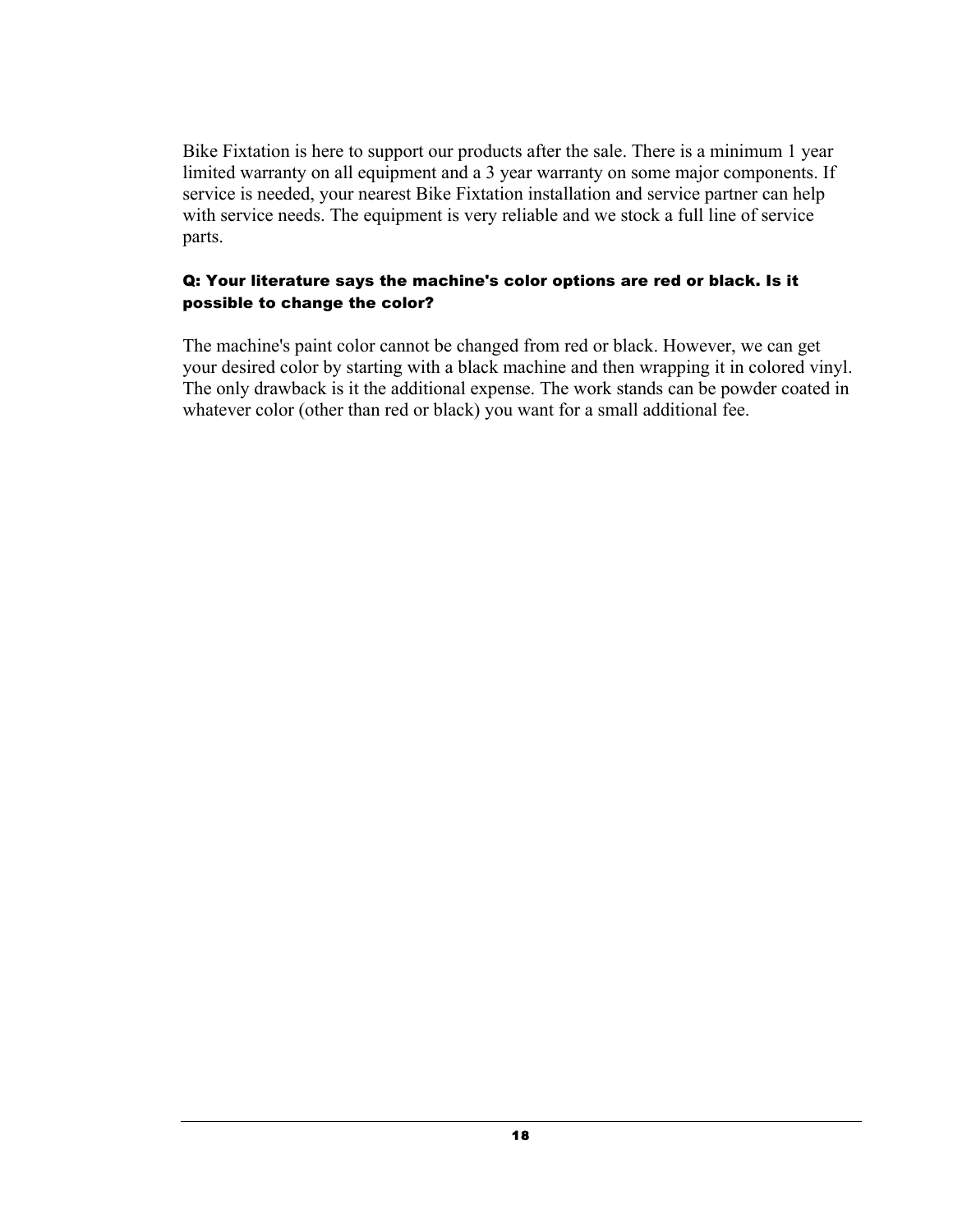

# Vending Planogram

*Our refined bicycle specific product offering.*

Bike Fixtation High Security Vending Machines can be stocked to meet the needs of your market but we provide this planogram specifically for maximizing service to cyclists and revenue generation. You are encouraged to experiment and find the best mix for your specific customers.

## **Planogram - CONFIDENTIAL - Not for public release**

|                                                                                          | Con Count and I found is the  |                                   |                                                          |                                                        |                                   |                                     |                                |                                                         |                                       |  |                                 |                                 |                                     |  |
|------------------------------------------------------------------------------------------|-------------------------------|-----------------------------------|----------------------------------------------------------|--------------------------------------------------------|-----------------------------------|-------------------------------------|--------------------------------|---------------------------------------------------------|---------------------------------------|--|---------------------------------|---------------------------------|-------------------------------------|--|
| 700x18/23 Presta 48mm stem<br>700x28/32 Schrader<br>Qty. 7<br>Oty.                       |                               |                                   |                                                          | 700x28/32 Presta 48 mm stem                            |                                   |                                     |                                | 700x35/43 Schrader<br>Qty.7                             | 700x35/43 Presta 48 mm stem<br>Otv. 7 |  |                                 | 20x1.75/2.125 Schrader<br>Qxy.7 |                                     |  |
| 26x1.5/1.75 Presta                                                                       |                               | 26x1.5-1.75 Schrader<br>Qty.      |                                                          | 26x1.9/2.125 Presta 48 mm ste                          |                                   | Vittoria Rim Strips 18mm<br>Qty. 10 |                                | Park VP-1 Patch Kit<br>26x1.9-2.125 Schrader<br>Qtv. 18 |                                       |  |                                 | First Aid Kit 0.5<br>Oby. 10    |                                     |  |
| Park TB-2 Tire Boot<br>City, 10                                                          | Tri-Flow Dry Lube<br>Qty. 10  | Action Wipes<br>Qty 24            | Chamois Butt'r<br>Otv. 24                                |                                                        | Sunscreen or Heat Pack<br>Qty, 18 | Batteries AAx2<br>Oly. 24           |                                | Batteries AAAx2<br>Oty. 24                              | NäeRider TL-5.0 Rear light<br>Otv. 7  |  |                                 |                                 | Sigma Micro LED headlight<br>Oby.   |  |
|                                                                                          |                               |                                   |                                                          | Insulating buildhead assembly right underneath tray #3 |                                   |                                     |                                |                                                         |                                       |  |                                 |                                 |                                     |  |
| Snack (Snickers)<br>Qty. 18                                                              | Snack (M&M peanut)<br>Qty. 18 | Snack (Kar's Trail Mbc)<br>Qty 15 | Snack (CLF Shot Bloks) Snack (CLF Shot Bloks)<br>Qty. 15 |                                                        | Qty. 15                           | Dry. 18                             | Snack (CLIF Bar)               | Snack (CLIF Bar)<br>$Qty$ 18                            | Snack (Trail mo: bar)<br>City: 18     |  | Snack (Granola bar)<br>$Qty$ 18 |                                 | Snack (Fruit Leather)<br>City, 18   |  |
| Water<br>Qty 6                                                                           |                               | <b>Water</b><br>$0$ iy. $6$       | Water bottle<br>Olly, 6                                  | Drink (Vitamin Water)<br>Oty. 6                        |                                   |                                     | Drink (Vitamin Water)<br>Qty.6 | Drink (Red Bull can)<br>Q(y, 6)                         |                                       |  | Drink (Gatorade)<br>Oty. 6      |                                 | Drink (Gatorade)<br>Qty. 6          |  |
| On Guard Buildog Mini U Lock 3.5" x 5.5"<br>Qty. 10 (Double motor in 6.67" width column) |                               |                                   |                                                          | CO2 Inflator<br>C(y, 9)                                |                                   |                                     | <b>Trail Map</b><br>Oty. 24    |                                                         | Park TL-4C<br><b>Oty. 18</b>          |  |                                 |                                 | FiberFix emergency spoke<br>Oly. 15 |  |

#### **Coil Count and Product listing**

# **Column Widths and helix/motor configuration**



**Row Heights (top to Bottom)**